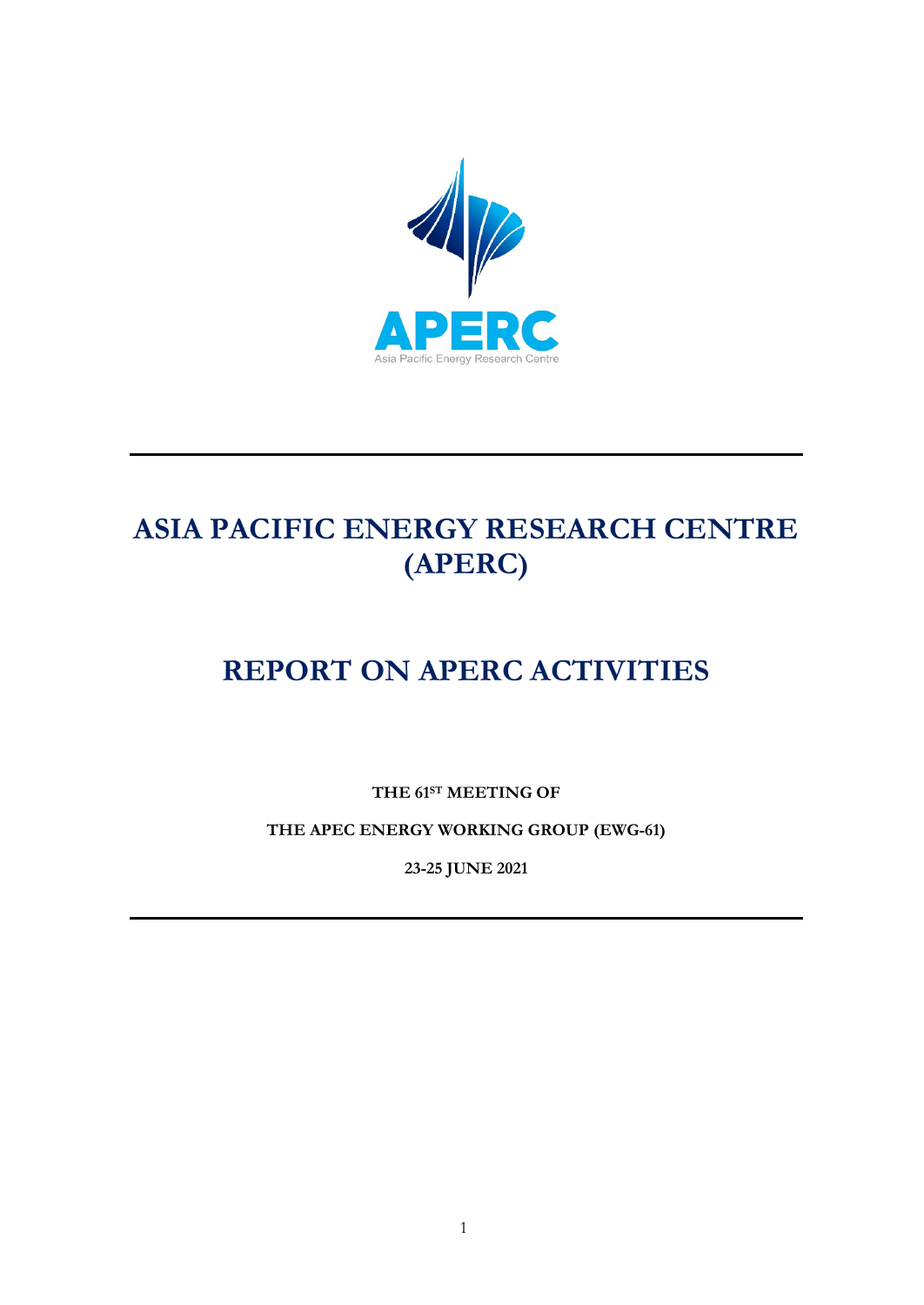### **CONTENTS**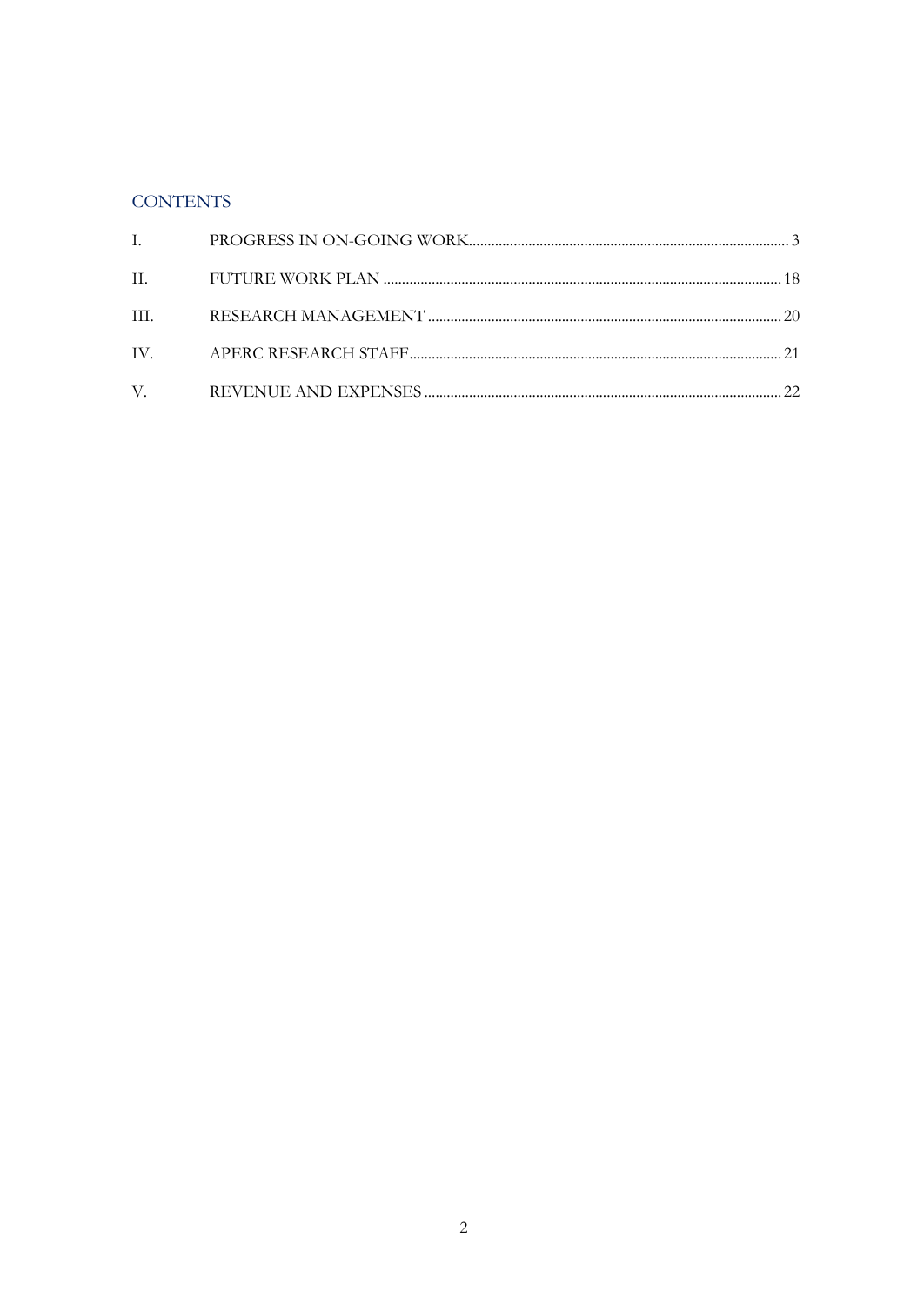# <span id="page-2-0"></span>**I. PROGRESS IN ONGOING WORK**

### **1. Research Activities**

### **A. APEC ENERGY DEMAND AND SUPPLY OUTLOOK**

### **BACKGROUND**

APERC has previously produced seven editions of the APEC Energy Demand and Supply Outlook. The latest version is the seventh edition, published in May 2019.

### **OBJECTIVE**

The key objectives of the APEC Energy Demand and Supply Outlook are to facilitate APEC cooperation by providing policymakers with:

- a useful reference work on energy in the APEC region;
- a statistically supported review of the challenges and opportunities facing the APEC economies individually and as a region; and
- a source of ideas and approaches for evaluating these energy challenges and identifying potential solutions and opportunities.

### **PROGRESS**

APERC completed the seventh edition of the APEC Energy Demand and Supply Outlook, which now includes projections extending to 2050. As with past editions, the Outlook seventh edition comprises two volumes: Volume I provides APEC-wide results, and Volume II provides the outlook for each APEC economy. Outlook results were disseminated to each economy during Roadshow events. APERC researchers have visited all 21 APEC economies since the report's release.

Work on the eighth edition Outlook is in progress. Preliminary results for the Reference Scenario were complete and sent for economy review in December 2020. Updated results for the Reference and Net Zero Scenarios will be sent for economy review in the third quarter of 2021.

The eighth edition Outlook utilises APEC energy data, instead of IEA, to underpin its analysis. Other improvements to the analysis include increasing the role of price in supply and demand decisions in the sector models. The modelling tools developed for the Outlook will also be used for training activities in APEC economies.

Data collection and model development are ongoing.

### MILESTONES

The eighth edition is planned for release in the first half of 2022 at EWG 63.

### **B. TOPICAL STUDIES**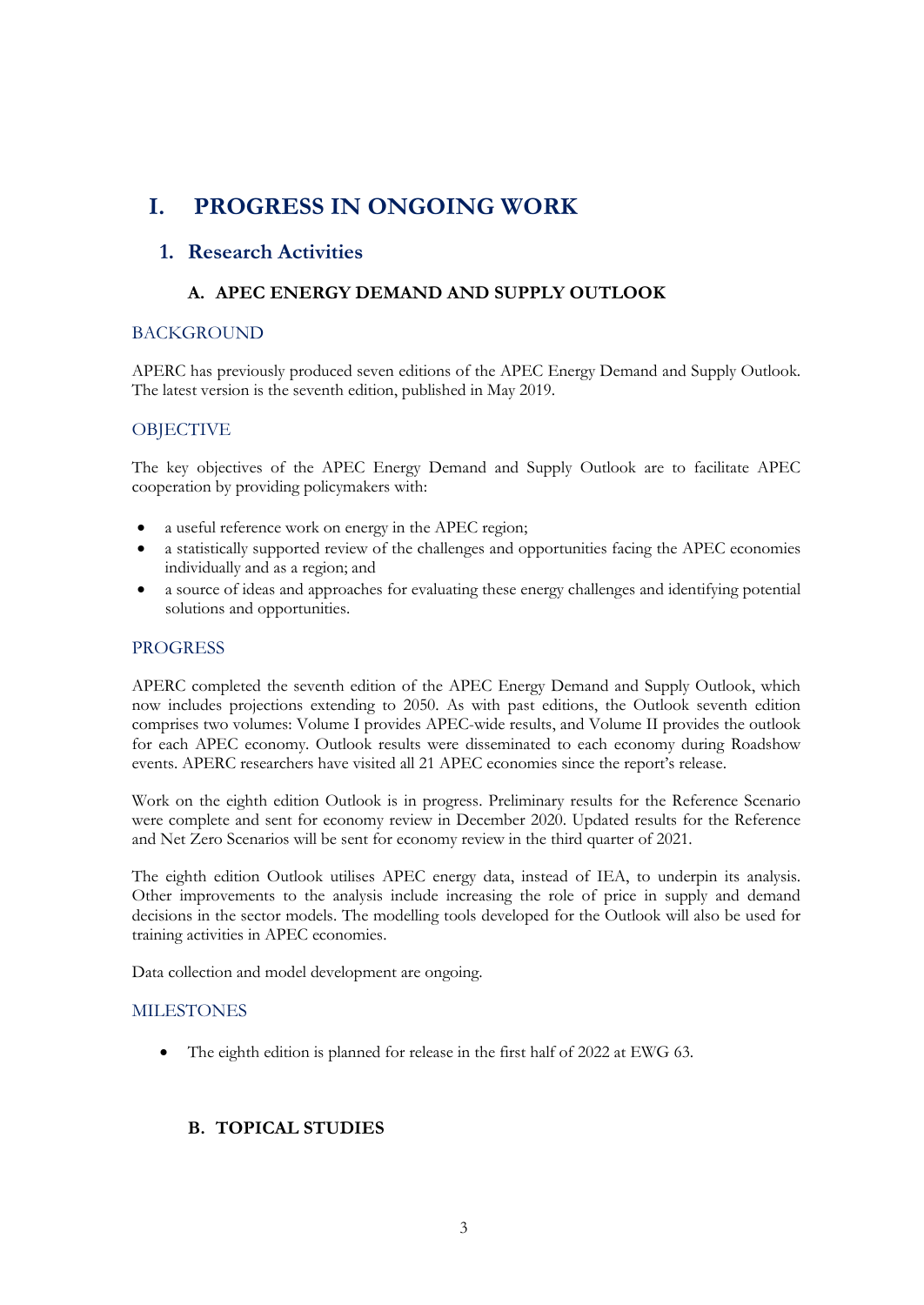### **BACKGROUND**

Along with the Outlook, APERC has been conducting research on topics relevant to energy issues and policies in the APEC region.

### **OBIECTIVE**

The objective of the topical studies is to share information on member economies' energy policies and provide useful information and insights to policymakers in the region.

### PROGRESS

Since 2017 three separate studies focusing on coal, oil, and natural gas have been designed to support the Expert Group on Clean Fossil Energy (EGCFE) in broadening its perspective. The reports review supply, demand, trade, and price developments over the past ten years and projected developments over the next five years.

A paper on fossil fuel quality standards in APEC that had its origin in the 2019 oil report was presented at the 2020 IAEE Asia-Oceania Conference in Auckland, NZ and the APERC Workshop at EWG59. The paper explores the costs and benefits of imposing stricter gasoline and diesel quality standards. Another paper presented at the IAEE Asia-Oceania Conference is based on the 2018 APERC report, *Perspectives on Hydrogen in the APEC Region*.

While APERC Oil Report 2020 and APERC Coal 2020 were published in September 2020 and October 2020, respectively. APERC Gas Report 2020 was published in February 2021.

### MILESTONE

APERC Fossil Fuel Reports 2021 series will be drafted in due course and reported at EWG62.

### **C. APEC ENERGY OVERVIEW**

### **BACKGROUND**

At the EGEDA  $11<sup>th</sup>$  meeting held in March 2000, the APEC Energy Overview was proposed by Australia and approved at the EWG19 meeting in April 2000.

The APEC Energy Overview is an annual publication, which contains updated energy demand/supply data as well as a description of energy policies and notable energy developments in energy efficiency, infrastructure development, upstream development, energy source diversification, regulatory reform and environmental protection.

Energy demand/supply data are drawn from the APEC Energy Database. APERC is responsible for coordinating information gathered from member economies and preparing a draft Overview for EGEDA review. The Overview is published on both the APEC and APERC websites.

Since the inaugural issue of the 2001 edition, 19 editions have been issued up to 2020.

### **OBJECTIVE**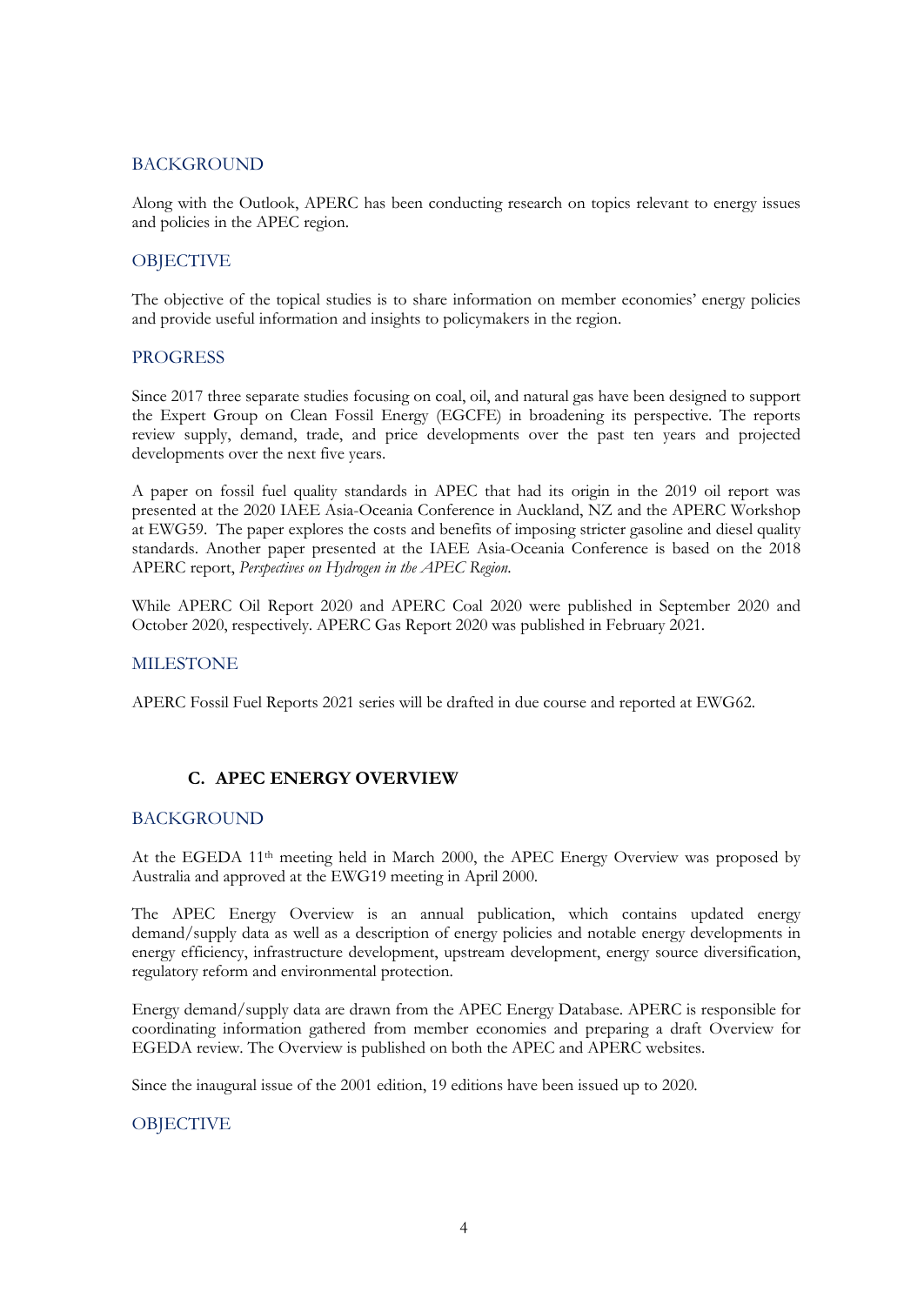The objective of the APEC Energy Overview is to share information on the energy policies of member economies and provide useful information and insights to policymakers in the region.

#### **PROGRESS**

APEC Energy Overview 2019 was completed and published in September 2020.

#### **MILESTONE**

APEC Energy Overview 2020 is expected to be published in July 2021.

### **2. Accepting Trainees and Dispatching Experts**

#### BACKGROUND

APERC accepts energy modelling trainees, chiefly from developing economies in the APEC region. These trainees learn about preparing energy demand and supply outlooks and related matters.

APERC also sends experts to APEC economies to help develop energy data and prepare energy demand and supply outlooks, including experts on modelling techniques such as data management, energy balance preparation, macroeconomic modelling, and energy supply planning.

#### **OBJECTIVE**

The objective is to build the capacity of APEC economies in energy data management and projecting energy demand and supply.

#### PROGRESS

In FY2019, APERC experts were dispatched to Indonesia in two seminars. The first was the energy statistics training course on 25-29 November 2019. The second was advanced electricity demand and supply planning using the APERC GAMS electricity model on 2-6 December 2019.

APERC established a cooperation course on 'Energy Issues in Asia-Pacific Region' at the Graduate School of Asia-Pacific Studies, Waseda University, in 2016, in commemoration of the 20<sup>th</sup> anniversary of APERC. As a part of APERC's training activities, APERC enhanced the 'energy literacy' of future leaders of the Asia-Pacific region in general and invited candidates of energy experts to further energy studies through this cooperation course. The course completed its 5-year program.

Due to travel restrictions brought about by the COVID-19 pandemic, APERC held online training courses for Indonesia and the Philippines in September and October 2020, respectively, instead of dispatching experts to these economies. In addition, APERC organised the 27<sup>th</sup> Seminar on Energy Modelling on 8-12 March 2021 online.

#### MILESTONE

APERC will organise the 28<sup>th</sup> Seminar on Energy Modelling in March 2022.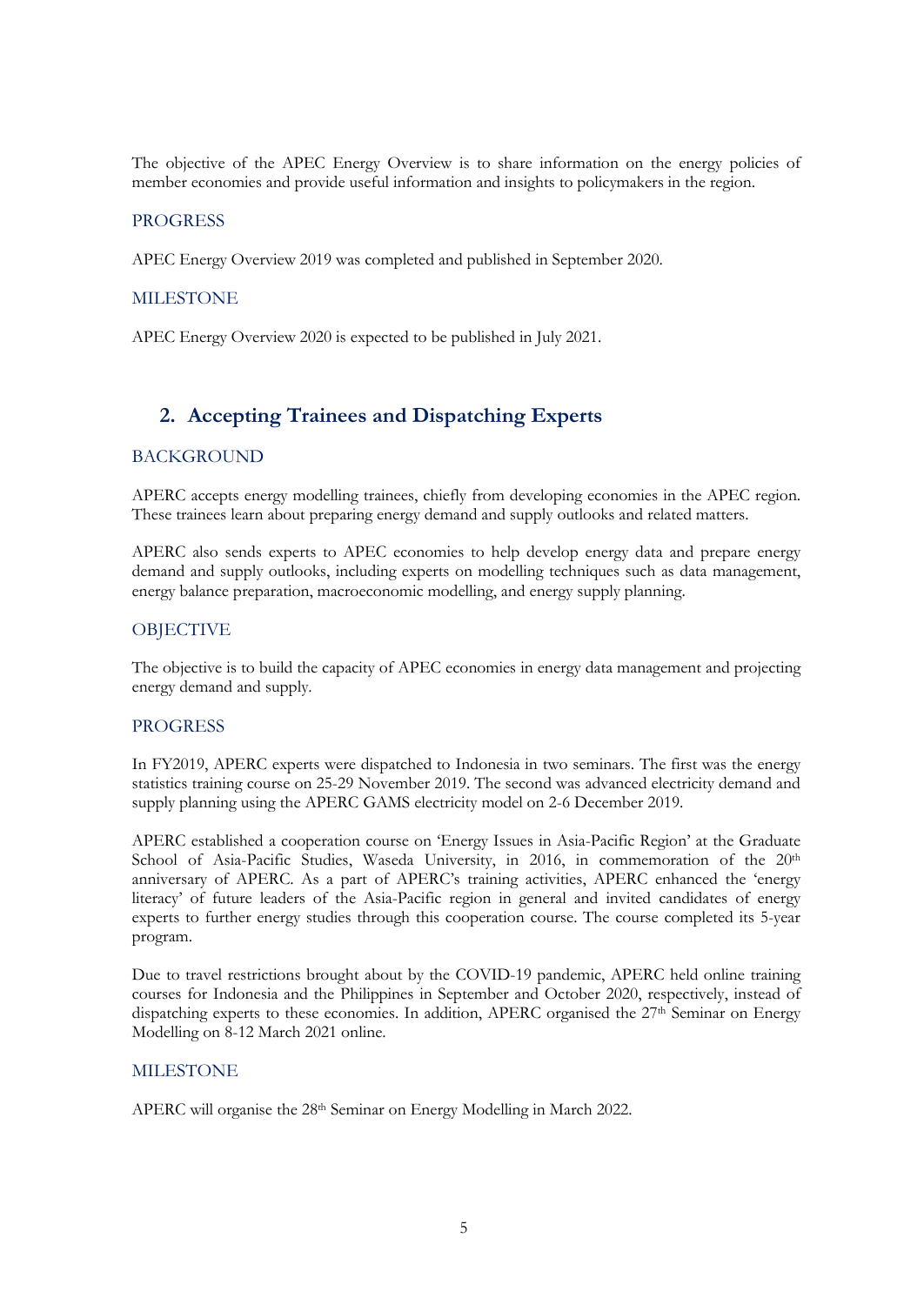In the absence of requests from member economies, there is no scheduled online training for specific economies as of now. However, if requested, APERC will provide online trainings or dispatch experts to requesting economies when travel restrictions are over.

### **3. Building Energy Data Management Networks**

### BACKGROUND

APERC has built an online communication network with energy organisations in APEC member economies. The network allows uniform management of energy data submitted by APEC economies and the preparation of energy balance tables based on the data.

APERC is also the Secretariat of the APEC Expert Group on Energy Data and Analysis (EGEDA) that meets once a year.

APERC supplies data provided by APEC member economies to the Joint Organisations Data Initiative's (JODI) database and works jointly with member economies to improve data quality.

In addition, in order to upgrade Energy Data Management Networks, APERC started to accept energy statistics trainees from developing APEC economies. APERC also started to send experts to APEC economies to help improve the quality of their energy statistics.

### **OBJECTIVE**

The key objectives are:

- 1. To improve the availability and consistency of energy data and to develop an up-to-date and consistent APEC Energy Database, principally covering energy demand and supply data.
- 2. To develop an APEC energy data collection and dissemination network.
- 3. To be responsible for managing and reviewing the operation of the APEC Energy Database through data analysis and related economic analysis.
- 4. To collect policy-relevant information.
- 5. To participate in "Joint Organisations Data Initiative" as a joint activity of APEC, EUROSTAT, GECF, IEA, IEF, OLADE, OPEC and UNSD.
- 6. To implement energy statistics training courses.

### PROGRESS

In April 2015, APERC established the internal Energy Statistics & Training Office (ESTO) to ensure efficient progress with activities described under points 3 and 4 above.

APERC collected and processed the 2018 annual energy supply and demand data from the 21 member economies. The APEC Energy Statistics 2018 and APEC Energy Handbook 2018 have been prepared and will be soon published after EWG's endorsement.

In the 6<sup>th</sup> year of the EGEDA Training Program on Energy Statistics, APERC held the short-term course on 19-30 August 2019 with eight participants from six APEC member economies. There was no nomination for the middle-term course.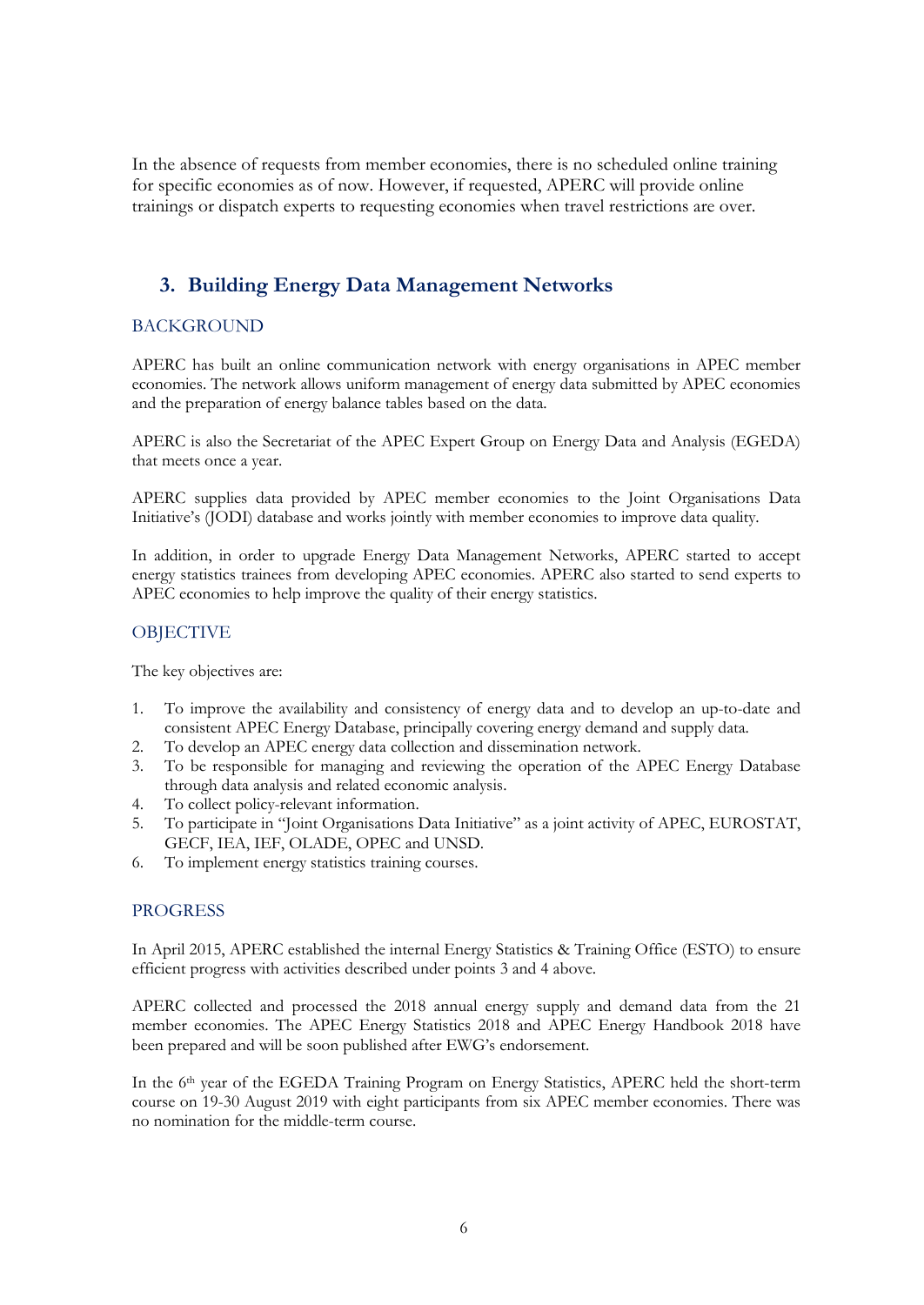The 18th APEC Workshop on Energy Statistics, a joint workshop on renewable energy with IRENA, was held on 15-17 December 2020 online. The objective of the workshop was to improve renewable energy statistics for more accurate tracking of APEC's renewable energy share doubling goal. The following were the topics discussed:

- The APEC renewable energy doubling goal
- Overview of renewable energy products and statistics
- Renewable energy data collection, estimation and validation with hands-on exercises
- Encouraging governments of member economies to improve renewable energy statistics

### MILESTONE

APERC is currently collecting and verifying the 2019 annual energy supply and demand data and will publish the APEC Energy Statistics 2019 and APEC Energy Handbook 2019 in January 2022.

The EGEDA Training Program on Energy Statistics for 2020 and 2021 were postponed due to the COVID-19 pandemic. The short-term course and the middle-term course were mostly postponed to the second half of 2022. A special training course on energy statistics for Viet Nam is also postponed. This course was proposed by APERC to Viet Nam so that the three government agencies in the economy that are involved in preparing energy statistics can harmonise their efforts in the collection, processing, analysis and dissemination of energy statistics. These agencies are the Electricity and Renewable Energy Authority (EREA) and the Institute of Energy (IE) of the Ministry of Industry and Trade (MOIT), and the General Statistics Office (GSO). In view of travel restrictions, this special course is also postponed to 2022. However, a one-week course on energy statistics will be conducted online in September 2021.

The 19th APEC Workshop on Energy Statistics, a joint workshop on energy efficiency indicators with IEA, will be held on 28-30 June 2021 online. The objective of the workshop is to highlight the importance of energy efficiency indicators for energy policy analysis and sharing experiences on enduse energy consumption data collection/estimation. Hands-on exercises on tracking energy efficiency in the residential, commercial, industrial and transportation sector will be carried out.

### **4. Policy Cooperative Activities**

### **A. PEER REVIEW ON ENERGY EFFICIENCY (PREE)**

### BACKGROUND

Improving energy efficiency offers many cost-effective opportunities to achieve energy security, improve business productivity and mitigate greenhouse gas emissions. In the Sydney Declaration of September 2007, APEC Leaders agreed to start a peer review of energy efficiency policies through the voluntary APEC Energy Peer Review Mechanism.

At the EWG35 meeting (Iquitos, March 2008), the APEC Peer Review on Energy Efficiency (PREE) was proposed by Japan and endorsed by EWG members.

These activities are undertaken as part of the PREE, namely:

1. Peer Review of volunteer member economies on the progress towards their goals in energy efficiency improvement ('Peer Review of volunteer member economies') including following up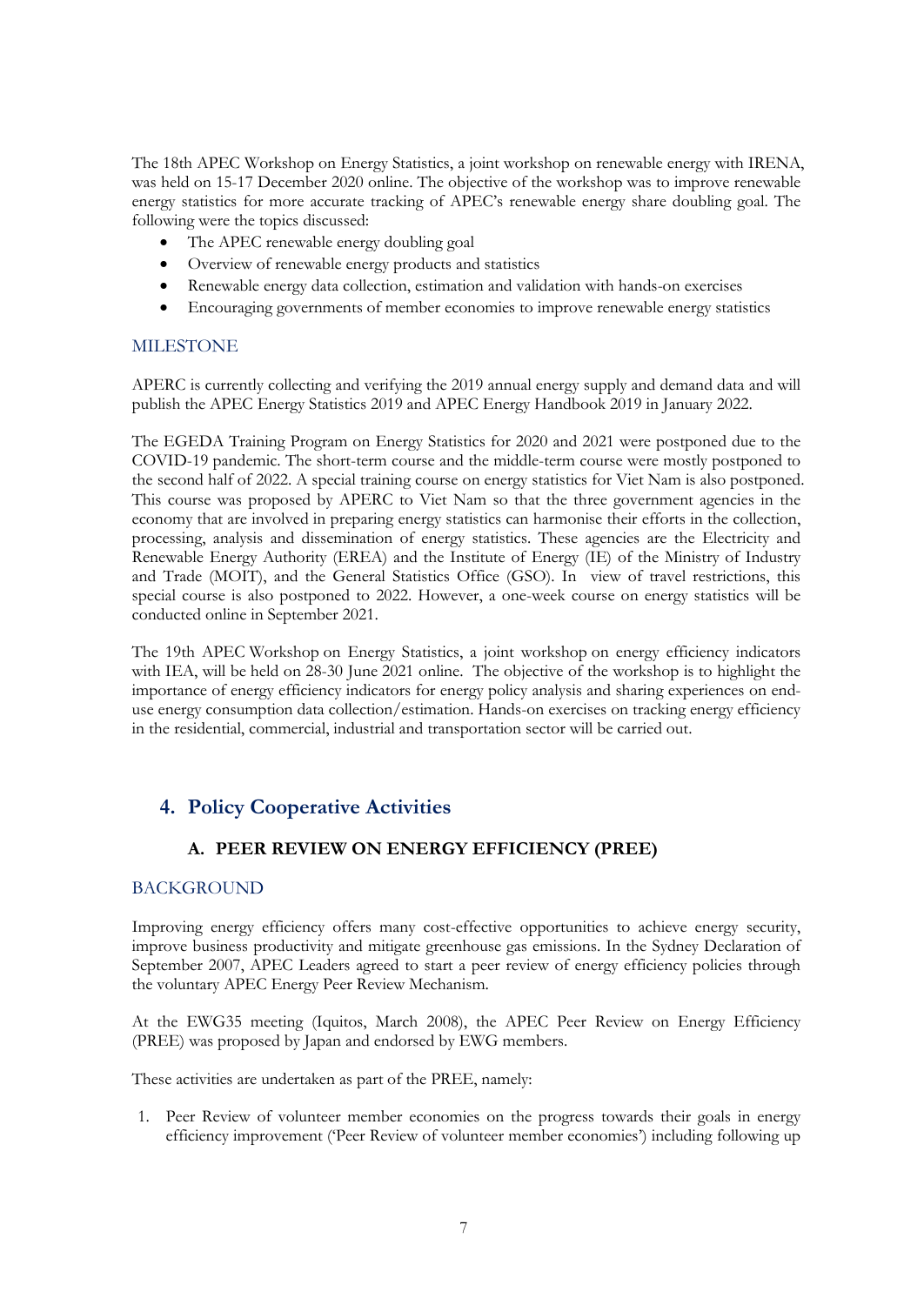of implementation of recommendations at former hosting economies of Peer Review (Followup PREE) since 2012; and

2. Energy Efficiency Policy Workshop which provides a capacity building opportunity for robust policymaking development in APEC, succeeding the Cooperative Energy Efficiency Design for Sustainability (CEEDS) workshops for the same purpose.

### **1. PEER REVIEW**

### **OBIECTIVE**

The objectives of the APEC Peer Review of Energy Efficiency (PREE) are:

- 1. To share information on energy efficiency performance as well as policies and measures for improving energy efficiency among member economies;
- 2. To provide opportunities for learning from other member economies' experiences and for broadening communication among energy efficiency policy experts;
- 3. To explore how energy efficiency overall/sectorial goals and action plans could be effectively formulated in each APEC economy under review, taking into account the diversity of possible strategies to be used;
- 4. To monitor progress toward attaining energy efficiency goals on an overall and/or sectoral basis and toward implementing action plans; and
- 5. To provide recommendations on how the implementation of action plans could be improved to achieve energy efficiency goals.

### **PROGRESS**

Guidelines for the Peer Review were endorsed by EWG in late 2008.

The inaugural Peer Review for New Zealand was carried out during the period of 23-27 February 2009. This was followed by Peer Review for Chile during the period of 16-20 March 2009. The draft Review Reports of PREE for New Zealand and Chile were discussed and endorsed by EWG members at the EWG37 meeting in Santiago in April 2009.

The third Peer Review on Viet Nam was conducted on 8-12 June 2009. The draft Review Report of PREE for Viet Nam was discussed and endorsed by EWG members at the EWG38 meeting in Bali in November 2009.

The fourth Peer Review on Thailand was carried out on 9-13 November 2009. The draft Review Report of PREE for Thailand was discussed and endorsed by EWG members at the EWG39 meeting in Tokyo in March 2010.

The fifth Peer Review on Chinese Taipei was carried out on 23-27 August 2010. The draft Review Report of PREE for Chinese Taipei was discussed and endorsed by EWG members at the EWG40 meeting in Brunei-Darussalam in November 2010.

The sixth Peer Review on Peru was carried out on 8-12 November 2010. The seventh Peer Review for Malaysia was carried out on 26 November-3 December 2010. The draft Review Reports of PREE for Peru and Malaysia were discussed and endorsed by EWG members at EWG41.

The eighth PREE on Indonesia was carried out on 10-14 October 2011. The draft Review Report of PREE for Indonesia was discussed and endorsed by EWG members at the EWG43 meeting.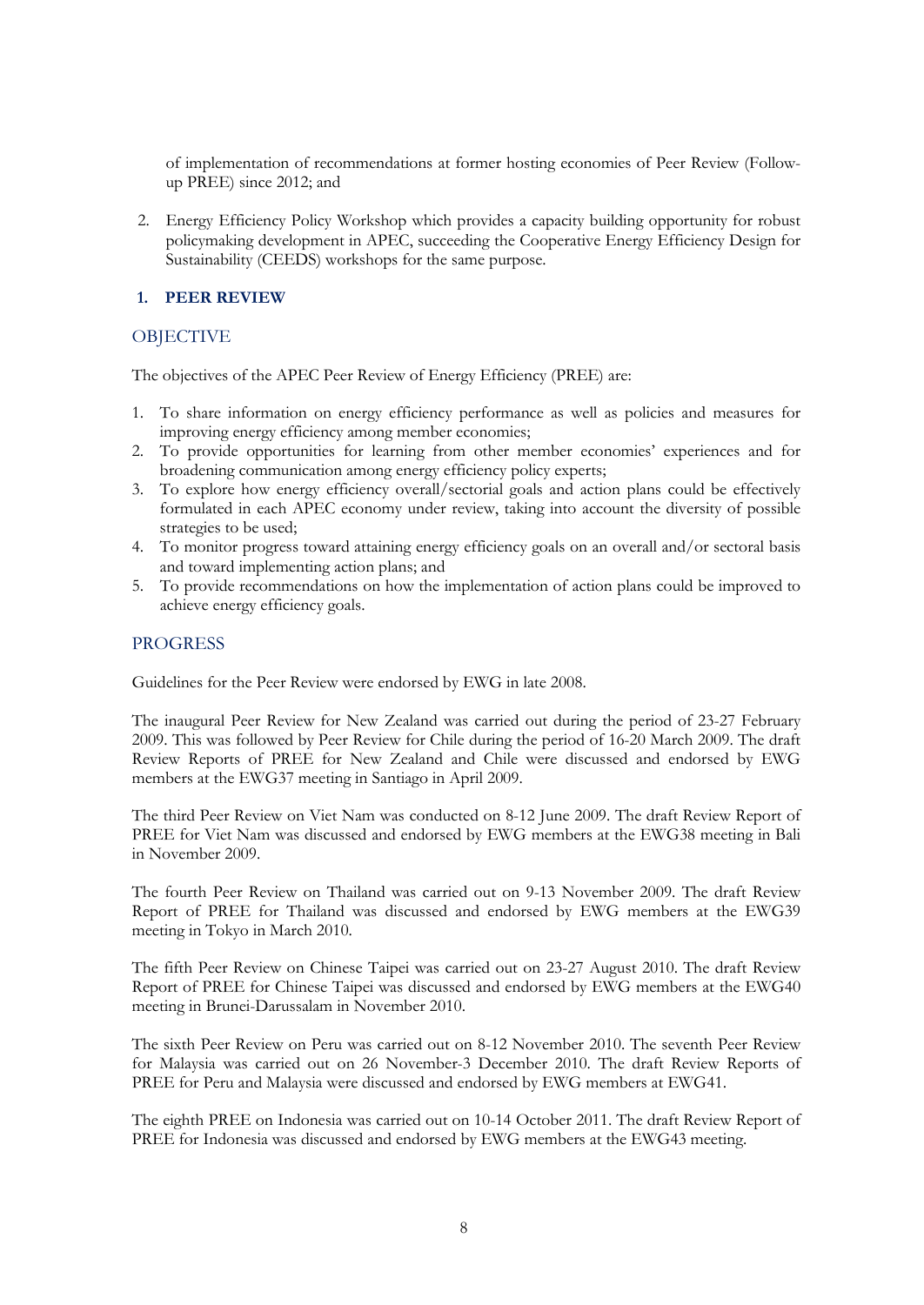The ninth PREE on the Philippines was carried out on 6-10 February 2012. The draft Review Report of PREE for the Philippines was discussed and endorsed by EWG members at the EWG44 meeting.

The first Follow-up PREE activity, a training workshop on analytical methods to monitor the effectiveness of implementing energy efficiency measures, was carried out in Viet Nam on 27 February-2 March 2012. The Summary Report was submitted to the EWG44 meeting.

The tenth PREE on Brunei Darussalam was carried out on 11-15 June 2013. The draft Review Report of PREE on Brunei Darussalam was discussed and endorsed by EWG members at the EWG46 meeting.

The second Follow-up PREE in the Philippines, focusing on industrial sectors and commercial buildings, was carried out on 15-19 September 2014. The draft Review Report was discussed and endorsed by EWG members at the EWG48 meeting.

The third Follow-up PREE in Thailand was focused on the transport sector. During 3-7 August 2015, six experts from Australia; Indonesia; Japan; the United States (two); and UNEP participated in the Follow-up Peer Review. The draft Review Report was discussed and endorsed by EWG members before the EWG50 meeting.

The 11th PREE in Mexico was carried out on 6-10 March 2017. The review team completed the workshops in Mexico with the relevant agencies and Ministries. The final report was completed and circulated to the EWG members for their endorsement in October 2017, with 46 recommendations across eight fields of energy efficiency.

The Follow-up PREE in Malaysia (PREE Phase 7) was carried out on 26-30 March 2018. The focus sector for the peer review were transportation and industry sectors. Six experts from Australia; Indonesia; Malaysia; Thailand; the USA, and International Energy Agency (IEA) joined the Follow-Up PREE Malaysia. The final report was published in November 2018.

The 12th PREE, planned to take place in Russia (PREE Phase 8), was initially scheduled for October 2018. However, due to the restructuring of the federal government of Russia, it was cancelled.

The Follow-up PREE in Peru (PREE Phase 9) was conducted on 18-22 March 2019 in Lima, Peru. The Review Expert Team was composed of six experts from five APEC economies (Hong Kong, China; Mexico; New Zealand; Thailand and the USA) and an expert from the German Corporation for International Development (GIZ). Unlike previous Follow-up PREEs, this one was not focused on a specific sector and was an overall assessment of energy efficiency, as per request of the Peruvian government. The Expert Team gave 47 preliminary recommendations on six subsectors. Around 40 participants attended the peer review meeting, and 26 presentations from 12 different relevant organisations were made. The Follow-Up PREE report was drafted by APERC and was endorsed by EWG in February 2020. The final report is available at the APEC and APERC websites.

### MILESTONE

The Follow-up PREE in Indonesia (PREE Phase 10) will be held online in October or November 2021. The event was rescheduled from the original plan (29 June - 3 July) to 19 - 23 October 2020 and rescheduled again due to travel restrictions and quarantine impositions associated with the COVID-19 pandemic. The focus sector for the review will be the transport, industry, buildings, home appliances and energy supply sectors.

#### **2. ENERGY EFFICIENCY POLICY (EEP) WORKSHOP**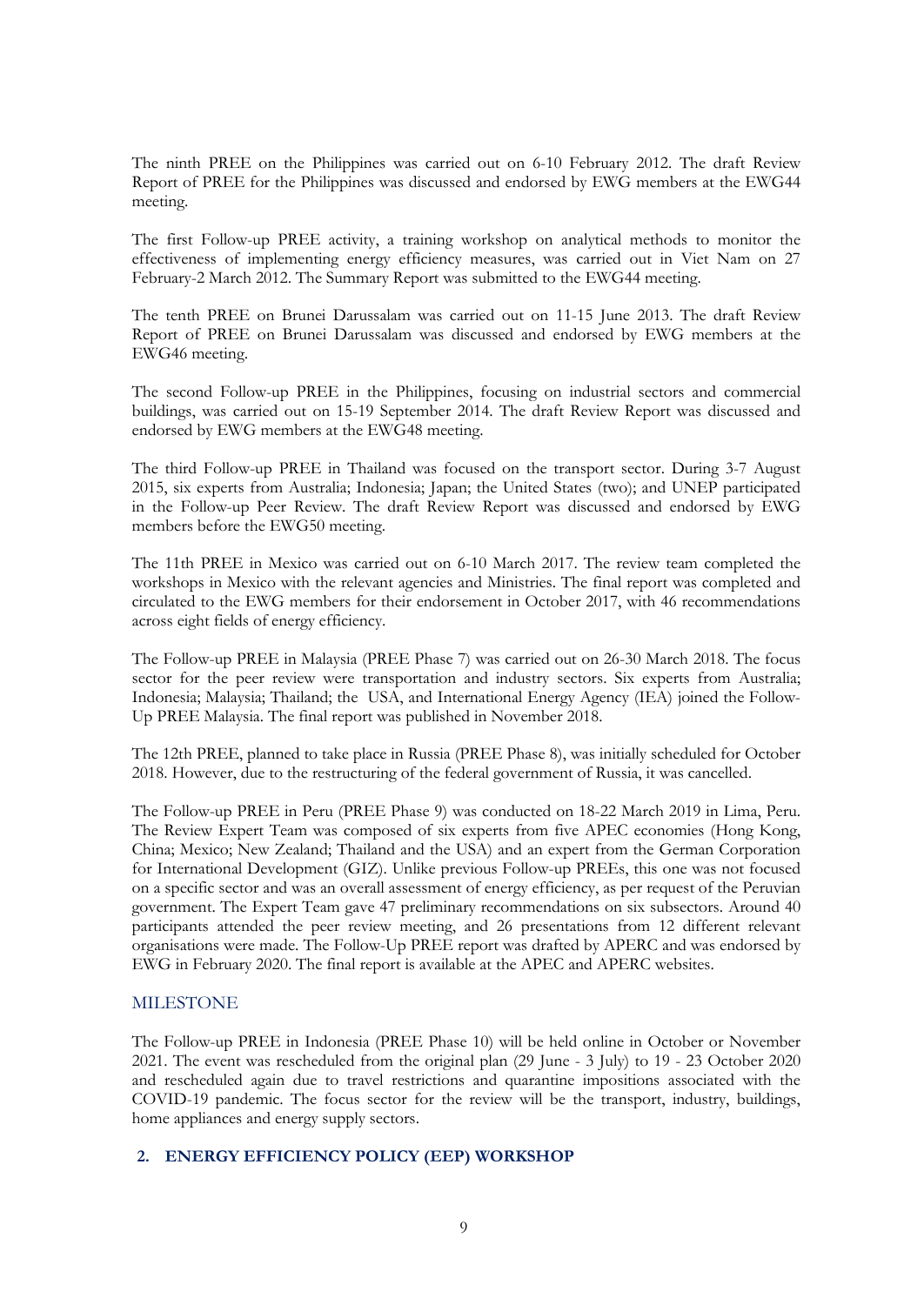### **OBJECTIVE**

In order to streamline and prioritise its activities, APERC decided to integrate the Cooperative Energy Efficiency Design for Sustainability (CEEDS) project into PREE as a forum to discuss key issues in the previous PREEs further and to hold an 'Energy Efficiency Policy (EEP) Workshop' once a year in cooperation with EGEEC instead of CEEDS workshops.

#### **PROGRESS**

A trial EEP Workshop in conjunction with EGEEC45 in Singapore was held on 23 March 2015 as a Self-Funded project. The focus was on the fundamentals of energy efficiency policymaking and the development of stable funding mechanisms for agencies and programmes.

The first EEP Workshop was held in conjunction with EGEEC47 as part of PREE Phase 5, focusing on energy efficiency policy and program evaluation.

The second EEP Workshop was carried out in Jeju Island, Korea, alongside the EGEEC 49 meeting. Based on feedback from economies, the topic of energy efficiency policy evaluation was selected again, but in greater depth and with more specific practical applications. This workshop was attended by 30 participants from 15 APEC member economies. The feedback was very positive, including verbal encouragement to continue with this from several attendees. The EEP Workshop Summary Report: Policy and Program Evaluation II was published in June 2017.

The third EEP Workshop was held in Washington, D.C., USA, on 10 April 2018, alongside the EGEEC51 meeting. The workshop focused on conformity assessment – the process of ensuring a product or service meets the standards or regulations it is designed or advertised for – and was delivered mainly by the CLASP consultancy with additional presentations by several invited experts. There were 29 participants from 11 economies. A summary report was published on the APEC and APERC websites in early September 2018.

The fourth EEP Workshop was held in Hong Kong, China, on 18 March 2019, alongside the EGEEC53 meeting. The workshop was titled "Energy Efficiency in the Transport Sector: developing policy for fuel economy regulation "and was delivered mainly by the Retyna consultancy with additional presentations by invited experts and economy representative. There were 41 participants from nine economies. A summary report was published on the APEC and APERC websites.

APERC has held the fifth EEP workshop on 18 November 2020 in conjunction with the 55th EGEEC meeting online. The workshop is titled "economic recovery through energy efficiency", and it covers some ways in which strengthening energy efficiency policy and making investments in energy efficiency can stimulate economic growth. More than 60 participants were present. A summary report of the workshop was published in January 2021.

#### MILESTONE

The sixth EEP workshop will be held online in conjunction with the EGEEC57 meeting in the second half of 2021.

### **B. PEER REVIEW ON LOW-CARBON ENERGY POLICIES (PRLCE)**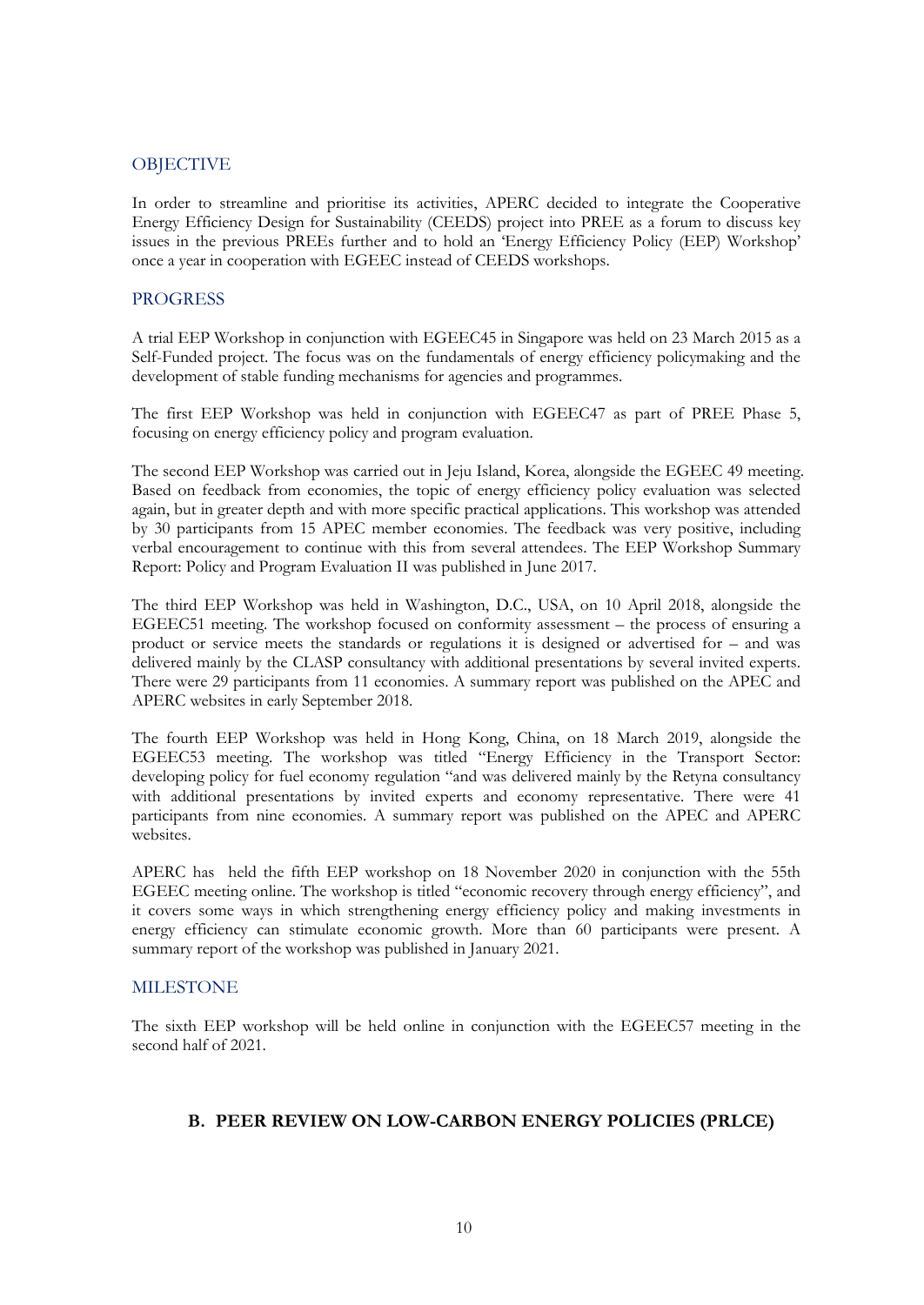### **BACKGROUND**

In their Fukui Declaration in June 2010 on 'Low-Carbon Paths to Energy Security: Cooperative Energy Solutions for a Sustainable APEC', the APEC Energy Ministers instructed the EWG to 'explore mechanisms to encourage economies to set individual goals and action plans for introducing low-emission power sources, building upon the success of the PREE, with assistance from APERC and relevant technology expert groups.'

Modelled on the successful Peer Review of Energy Efficiency (PREE), PRLCE assists volunteer economies in developing policies that support energy security and environmental protection through promoting low-carbon energy supply (e.g. renewable energies).

### **OBJECTIVE**

The objectives of the PRLCE are:

- 1. To share experiences and knowledge among APEC economies on the best practices to promote low-emission power sources by means of the elaboration of a Peer Review Report on Low-Carbon Energy Policies;
- 2. To elaborate a Peer Review Report on Low-Carbon Energy Policies for APEC economies, attending to their particular circumstances and conditions, so that the strategies and measures recommended are the most efficient for contributing to the design of effective public policies in this field; and
- 3. To provide peer-reviewed recommendations that might be voluntarily adopted to encourage APEC economies to introduce or accelerate their power supply from low-emission sources, monitoring their progress to assess their effectiveness.

### PROGRESS

Guidelines for PRLCE were endorsed by EWG members in August 2011.

The first PRLCE focused on renewable energy was held in Thailand on 21-25 May 2012. The peer review was conducted by a team of nine experts (from China; Japan; Malaysia; Chinese Taipei; the United States; Viet Nam; IRENA; and APERC). The draft Review Report of PRLCE in Thailand was discussed and endorsed by EWG members at the EWG44 meeting.

The second PRLCE focused on the National Renewable Energy Program (including the Feed-in Tariff (FIT) system for renewable energy) was held in the Philippines on 19-23 November 2012. The peer review was conducted by a team of nine experts (from China; Japan; Malaysia; New Zealand; Thailand; IRENA; and APERC). The draft Review Report of PRLCE for the Philippines was discussed and endorsed by EWG members at the EWG46 meeting.

The third PRLCE focused on renewable energy was held in Indonesia on 13-17 May 2013. The peer review was conducted by a team of eight experts (from China; Japan; Malaysia; Thailand; the United States; and APERC). The draft Review Report of PRLCE for Indonesia was discussed and endorsed by EWG members at the EWG46 meeting.

The fourth PRLCE for Malaysia focused on renewable energy was held on 9-13 December 2013. The peer review was conducted by a team of nine experts (from Australia; China; Japan; New Zealand; Chinese Taipei; Thailand; and APERC). The draft Review Report of PRLCE for Malaysia was discussed and endorsed by EWG members at the EWG47 meeting.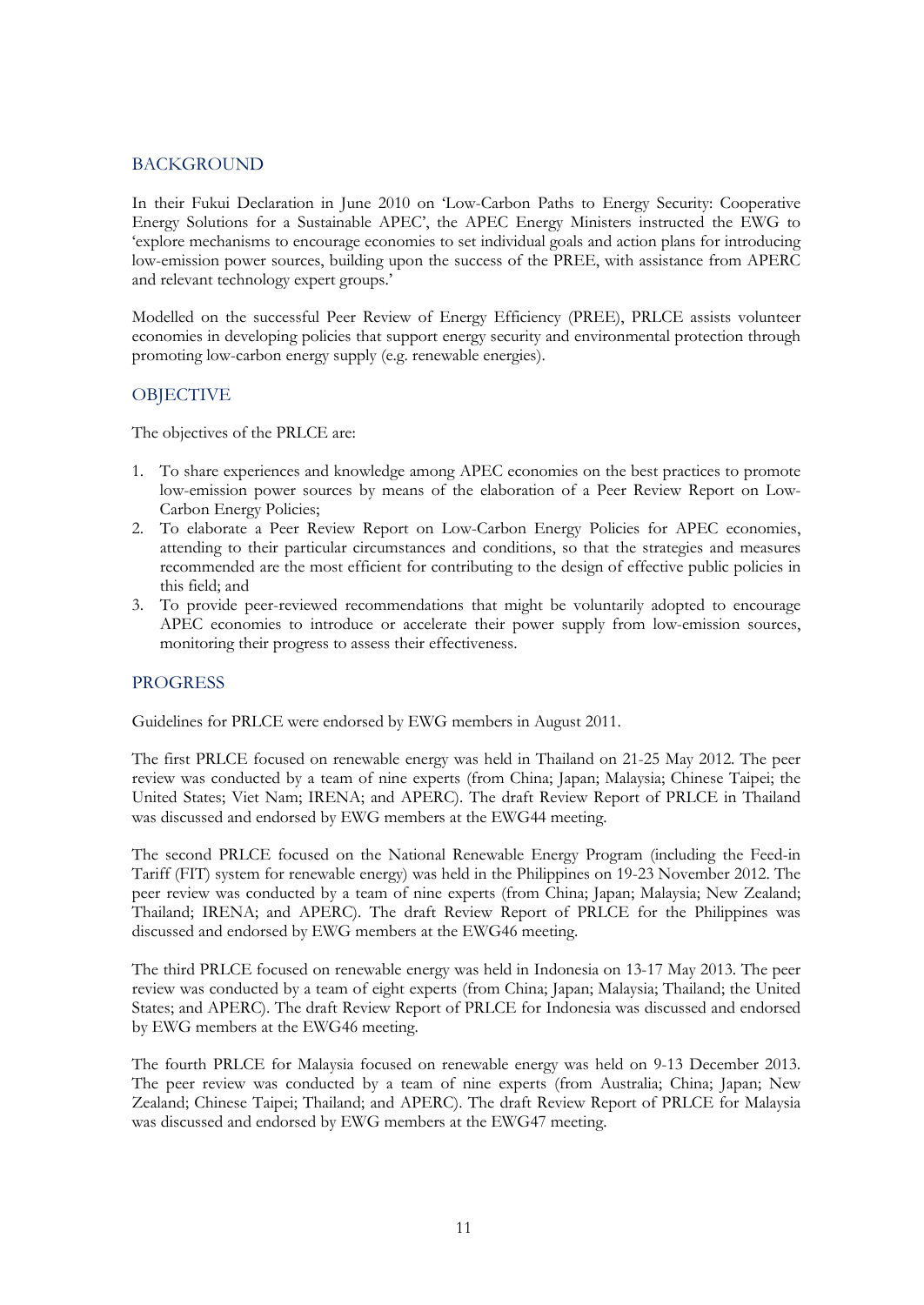The fifth PRLCE for Viet Nam focused on renewable energy was held on 18-22 January 2016. The peer review was conducted by a team of 12 experts (from Australia; Japan; Korea; New Zealand; the Philippines; Chinese Taipei; Thailand; and APERC). The draft Review Report of PRLCE for Viet Nam was endorsed by EWG members through circulation and published on the APEC website as well as the APERC website.

The sixth PRLCE for Papua New Guinea focused on hydropower resource was held on 1-4 August 2017. The peer review was conducted by a team of 11 experts (Hong Kong, China; Indonesia; New Zealand; the Philippines; Chinese Taipei; Thailand, the US and APERC). The Review Report of PRLCE for PNG was endorsed and posted on the APEC and APERC websites.

### MILESTONE

APERC will invite all eligible economies to host the next PRLCE.

### **C. LOW-CARBON MODEL TOWN (LCMT) PROJECT**

### BACKGROUND

This project directly responds to the declaration at the ninth APEC Energy Ministers Meeting, held in Fukui, Japan, on 19 June 2010.

Ministers discussed low-carbon paths to energy security, which provide cooperative energy solutions for a sustainable APEC as well as economic growth. They noted that the introduction of low-carbon technologies in city planning to boost energy efficiency and reduce fossil energy use is vital to manage rapidly growing energy consumption in the urban areas of APEC.

APEC Energy Ministers, therefore, agreed to launch an 'APEC Low-Carbon Model Town (LCMT) Project' to present successful models for coordinated usage of advanced low-carbon technologies. This project is considered a priority project for APEC.

### **OBJECTIVE**

The key objectives of LCMT are:

- 1. To disseminate the basic ideas and effective approaches of the Concept through utilising the LCT-I System, which helps evaluate the progress and status of low-carbon development of various areas in the APEC region;
- 2. To provide Feasibility Studies of a specified area of low-carbon development projects selected as the LCT-I volunteer towns in the LCMT Project Phase 7 and identify how to improve the low-carbon development plans through the Feasibility Studies; and
- 3. To share best practices and real-world experiences of low-carbon town design with planners and policymakers throughout the APEC region.

### PROGRESS

### **LCMT Phase 1: Tianjin, China**

Tianjin, China, was selected as the case study for the LCMT Phase 1 Project. The feasibility study was conducted and completed by a private consulting company in November 2011.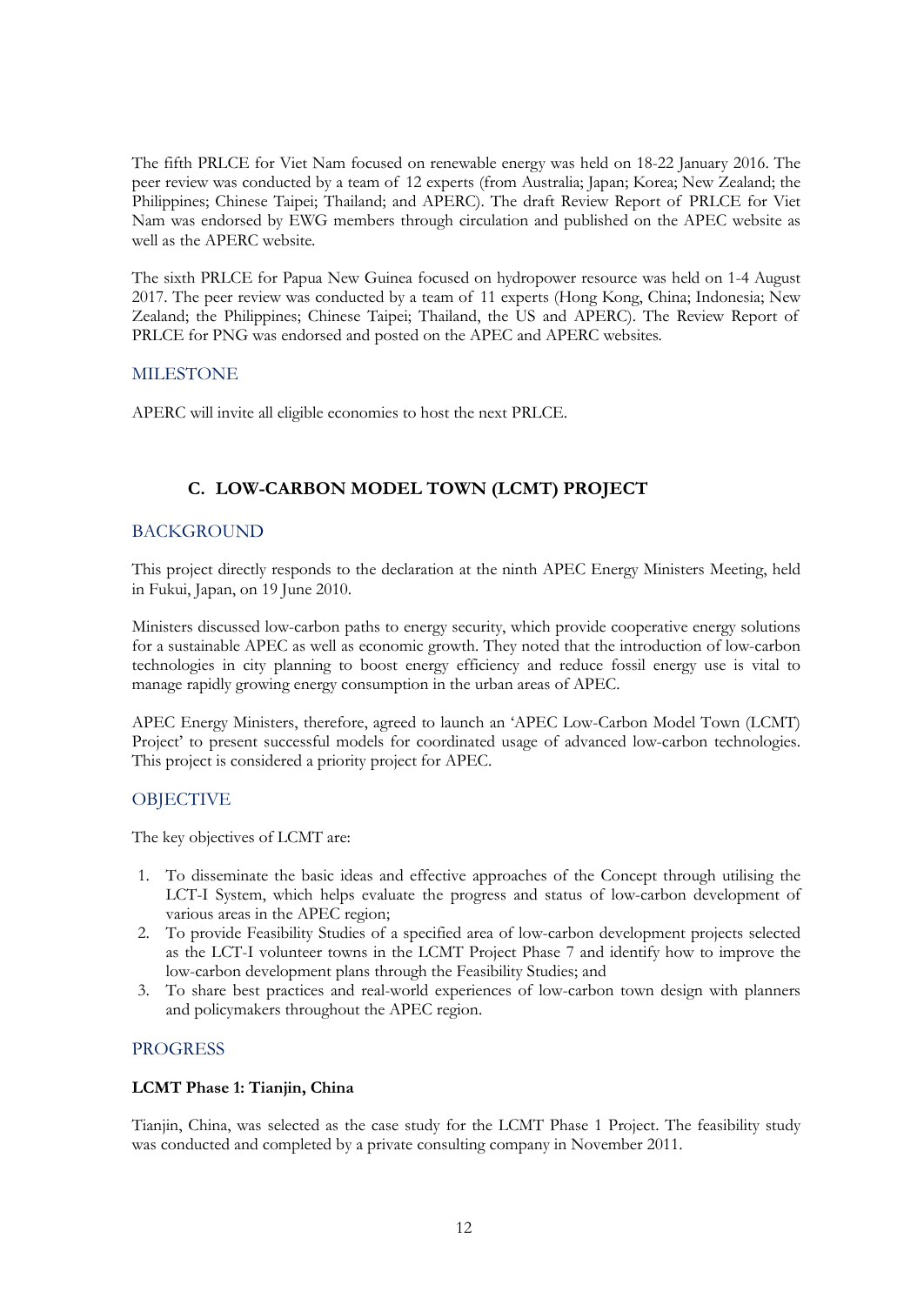The 'Concept' was completed by the Low-Carbon Model Town Task Force in October 2011.

The policy review for Tianjin, China, was carried out on 30 August-1 September 2011.

#### **LCMT Phase 2: Samui Island, Thailand**

Samui Island, Thailand, was selected as the case for the LCMT Phase 2 Project.

The refinement of the 'Concept' was completed by Study Group-A and assisted by APERC.

The feasibility study was carried out by qualified urban design consultants, and a progress report was made at the LCMT Task Force meeting held in conjunction with the EWG44 meeting.

The policy review for Samui Island, Thailand, was conducted by Study Group-B, assisted by APERC, on 24-28 September 2012.

#### **LCMT Phase 3: Da Nang, Viet Nam**

Da Nang, Viet Nam, was selected as the case for the LCMT Phase 3 Project.

The refinement of the 'Concept' was considered by Study Group-A and assisted by APERC, and its third edition was completed in January 2014.

The feasibility study was carried out by qualified urban design consultants.

A policy review was conducted by Study Group-B and assisted by APERC on 4-6 December 2013. The policy review report was presented at the seventh LCMT Task Force meeting held in conjunction with the EWG47 meeting.

#### **LCMT Phase 4: San Borja, Peru**

San Borja, Peru, was selected as the case for the LCMT Phase 4 Project at the EWG46 meeting.

The refinement of the 'Concept' was considered by Study Group-A, assisted by APERC, and its fourth edition was presented at the LCMT Task Force meeting held in conjunction with the EWG48 meeting. APEC Low-Carbon Town Indicator (LCT-I) System was drafted and presented at the said meeting too.

The feasibility study for the case of San Borja was carried out by qualified urban design consultants, and the results were reported to the ninth LCMT Task Force meeting held in conjunction with the EWG49 meeting.

A policy review for San Borja was conducted by Study Group-B, assisted by APERC on 19-21 January 2015. The policy review report was endorsed and published in January 2016 on the APERC website.

#### **LCMT Phase5: Bitung City, Indonesia**

Bitung, Indonesia, was selected as the case for the LCMT Phase 5 Project at the EWG48 meeting.

The 'Concept' refinement was considered with a focus on Low-Carbon Measures. In order to finalise and create the guidelines for the LCT-I System, several trials, including the previous LCMT case towns, were conducted. The project also sought to incorporate the elements of the LCT-I System in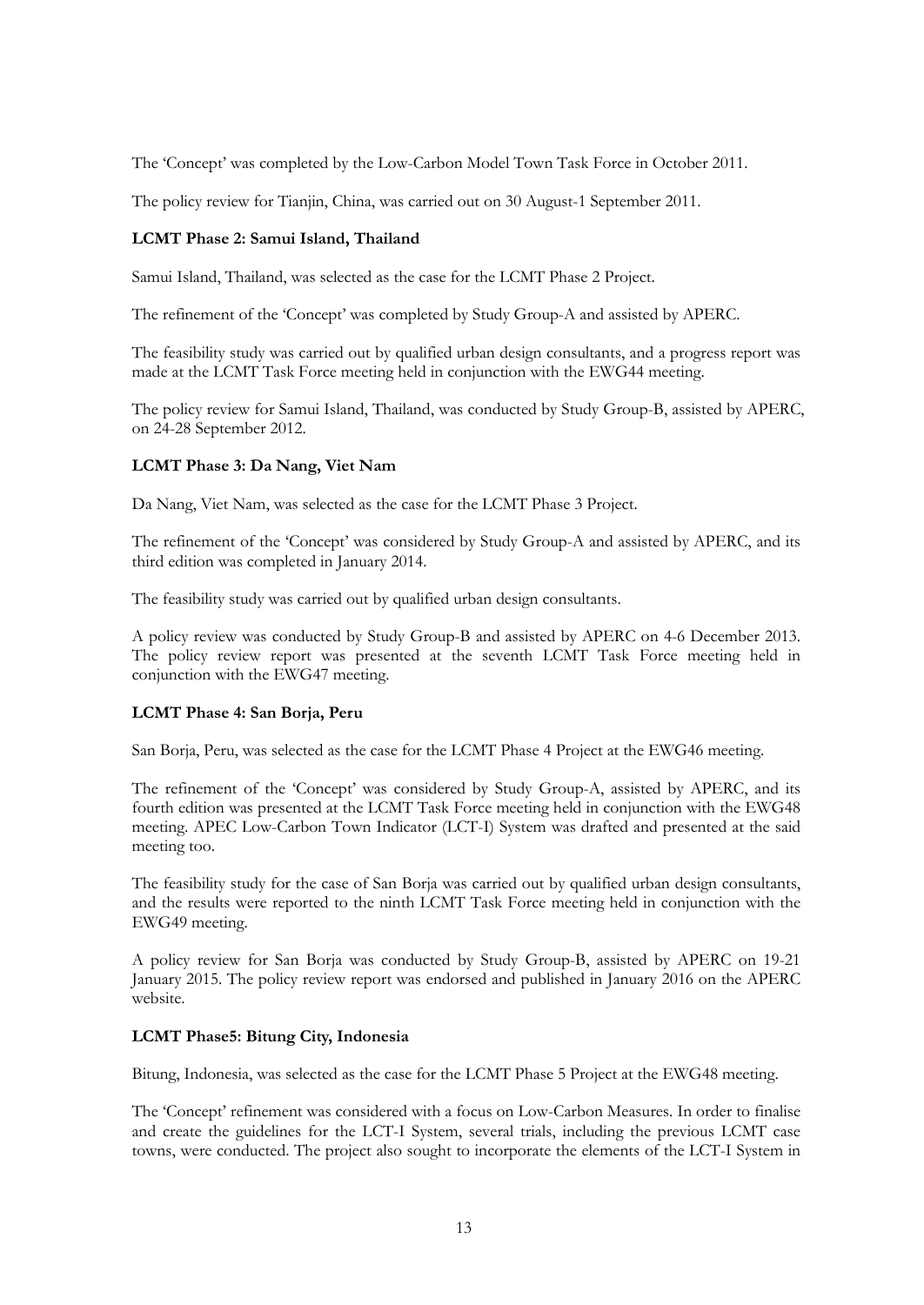the Indicators for City Services and Quality of Life discussed in the Working Group 2 of the Technical Committee 268 for Sustainable Development in Communities in the International Organization for Standardization (ISO). The 5<sup>th</sup> Edition of the 'Concept' was presented at the 10<sup>th</sup> LCMT Task Force meeting held in conjunction with the EWG50 meeting.

The Feasibility Study for Bitung City, North Sulawesi Province, Indonesia, was carried out by a qualified urban design consultant and reported to the 10th LCMT Task Force meeting.

A policy review was conducted by Study Group-B and assisted by APERC on 30 November -2 December 2015. The policy review report was endorsed and published in June 2016 on the APEC website as well as the APERC website.

#### **LCMT Phase 6: Mandaue City, the Philippines**

Mandaue, the Philippines, was selected as the case for the LCMT Phase 6 at the EWG49 meeting.

The Feasibility Study for Mandaue City, the Philippines, was carried out by a qualified urban design consultant and the report was published in June 2017 on the APEC website.

The first edition of the LCT-I System was established together with the sixth edition of the 'Concept'. The sixth edition of the 'Concept' is the final edition for the time being, and it was presented at the 12th LCMT Task Force meeting held in conjunction with the EWG52 meeting. The APEC liaison officer attended the ISO meetings to share information.

A policy review was conducted by Study Group-B and assisted by APERC on 7-9 December 2016. The policy review report was endorsed and published on the APEC and APERC websites in May 2017.

#### **LCMT Phase 7: Krasnoyarsk City, Russia**

Krasnoyarsk, Russia, was selected as the case for the LCMT Phase 7 at the EWG49 meeting.

The Feasibility Study for Krasnoyarsk City, Russia, was conducted by a qualified urban design consultant, and the report was endorsed by the EWG member in April 2018.

The first LCMT Symposium was held on 14-15 September 2017 in Jakarta, Indonesia, for the dissemination of LCT through utilising the LCT-I System. The summary report was endorsed and published on the APEC and APERC websites in April 2018.

A policy review was conducted by Study Group-B and assisted by APERC on 5-7 December 2017. The policy review report was published on the APEC and APERC websites in October 2018.

The APEC liaison officer attended the ISO meetings to follow up the discussion for establishing the global standard.

#### **LCMT Dissemination Phase 1 (Phase 8):**

LCMT Dissemination Phase 1 started in August 2017 and ended in March 2019.

The second LCMT Symposium was held on 20-21 September 2018 in Da Nang, Viet Nam, for the dissemination of LCT through utilising the LCT-I System. The summary report was published on the APERC website in February 2019.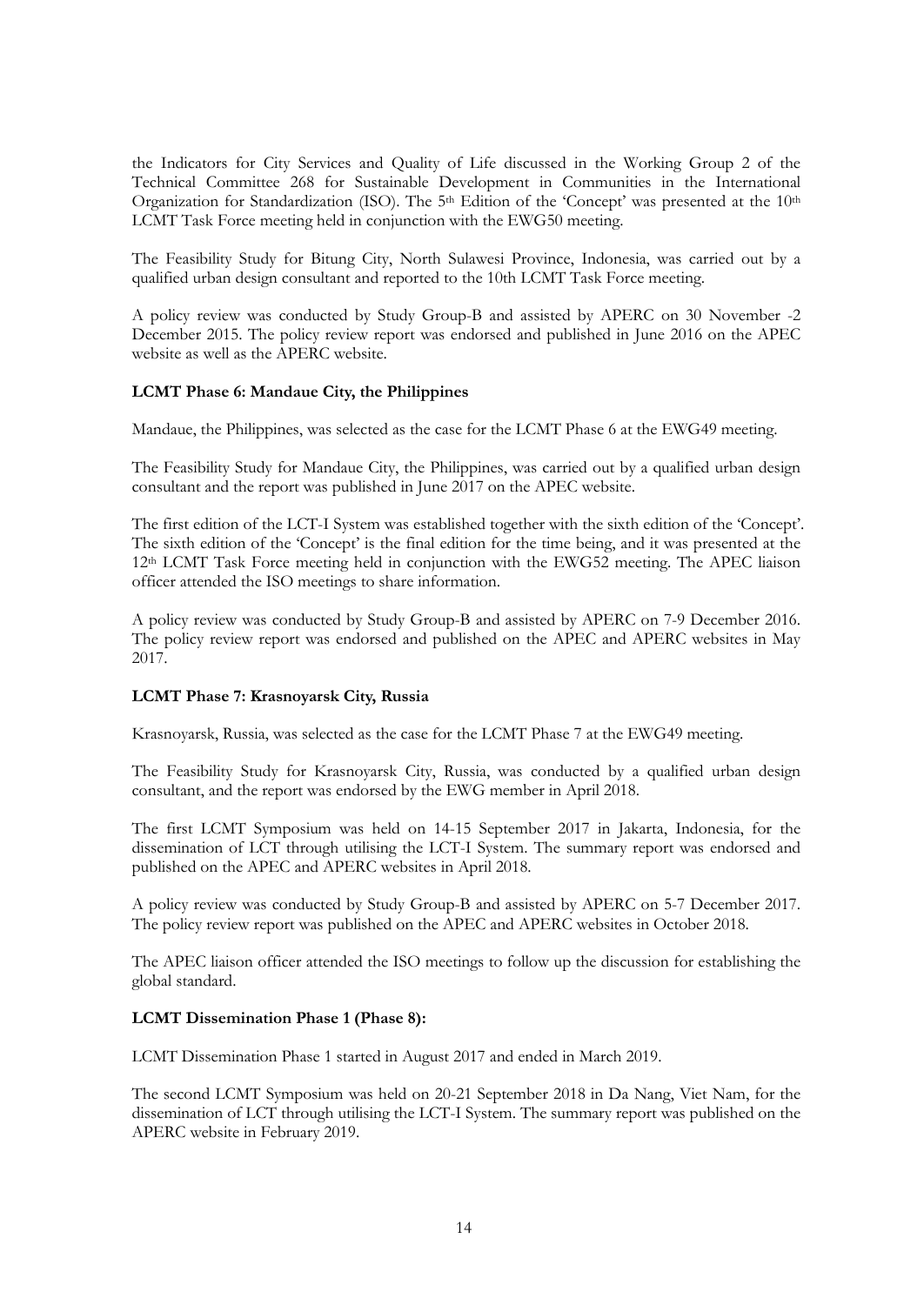Focused feasibility study for three volunteer towns of the Dissemination Phase 1 (Banda Aceh of Indonesia, Hang Tuah Jaya and Shah Alam of Malaysia) was led by Nikken Sekkei Research Institute. The report was approved in May 2019.

### **LCMT Dissemination Phase 2 (Phase 9):**

LCMT Dissemination Phase 2 started in August 2018 and ended in June 2020.

The third LCMT Symposium was held in San Borja, Lima, Peru, on 21-22 October 2019 and its summary report was approved and published on the APERC website in June 2020. It was the first outdoor meeting of the LCMT project.

The consulting agency, represented by the Institute of Regional Sustainable Development (Viet Nam), conducted the feasibility study for Davao of the Philippines and Da Lat of Viet Nam. Two feasibility study reports were also approved in June 2020.

### **MILESTONE**

### **LCMT Dissemination Phase 3 (Phase 10):**

The project proposal for LCMT Dissemination Phase 3 was approved in October 2019. This phase is expected to be the last phase of the LCMT Project, to conclude the ten years of implementation. The agency's selection process to conduct a feasibility study is completed. Nikken Sekkei Research Institute carries out the focused feasibility study for the three volunteer towns selected in the Dissemination Phase 2 (La Molina of Peru, Khon Kaen of Thailand, and Phu Quoc of Viet Nam). The wrap-up symposium will be held online on 10 September 2021.

### **D. OIL & GAS SECURITY INITIATIVE (OGSI)**

### BACKGROUND

APEC Energy Ministers met in St. Petersburg, Russia, on 24-25 June 2012. They encouraged the EWG and APERC to work on activities to improve the response to oil and gas emergency situations, including emergency response workshops and exercises. EWG and APERC are expected to perform these activities in collaboration with the International Energy Agency (IEA) and the Association of Southeast Asian Nations (ASEAN).

This instruction by energy ministers was confirmed at the highest level: APEC leaders agreed to promote activities to improve the response to oil and gas emergency situations in the APEC region at Vladivostok, Russia, on 8-9 September 2012.

As part of the APEC Oil & Gas Security Exercises (OGSE), APERC organised two fora and two exercises. The first Security Forum, a kick-off meeting, was held on 18-19 April 2013 in Tokyo. Scenarios for the Security Case Study Exercises were developed by APERC with the cooperation of outside experts. The first exercise was a joint exercise by Southeast Asian APEC economies on 17-19 September 2013, held in Bangkok, Thailand. The second exercise was carried out for Indonesia on 22-24 October 2013 in Jakarta. Results of the two Exercises were presented at the second Security Forum, a wrap-up meeting, held on 25 March 2014 in Tokyo. Likewise, the APERC's survey on the Development of APEC's Approach to Oil and Gas Security was drafted and discussed during the said Forum. Results of the Exercises and the survey were compiled into a Final Report, which was presented to the EWG47 meeting.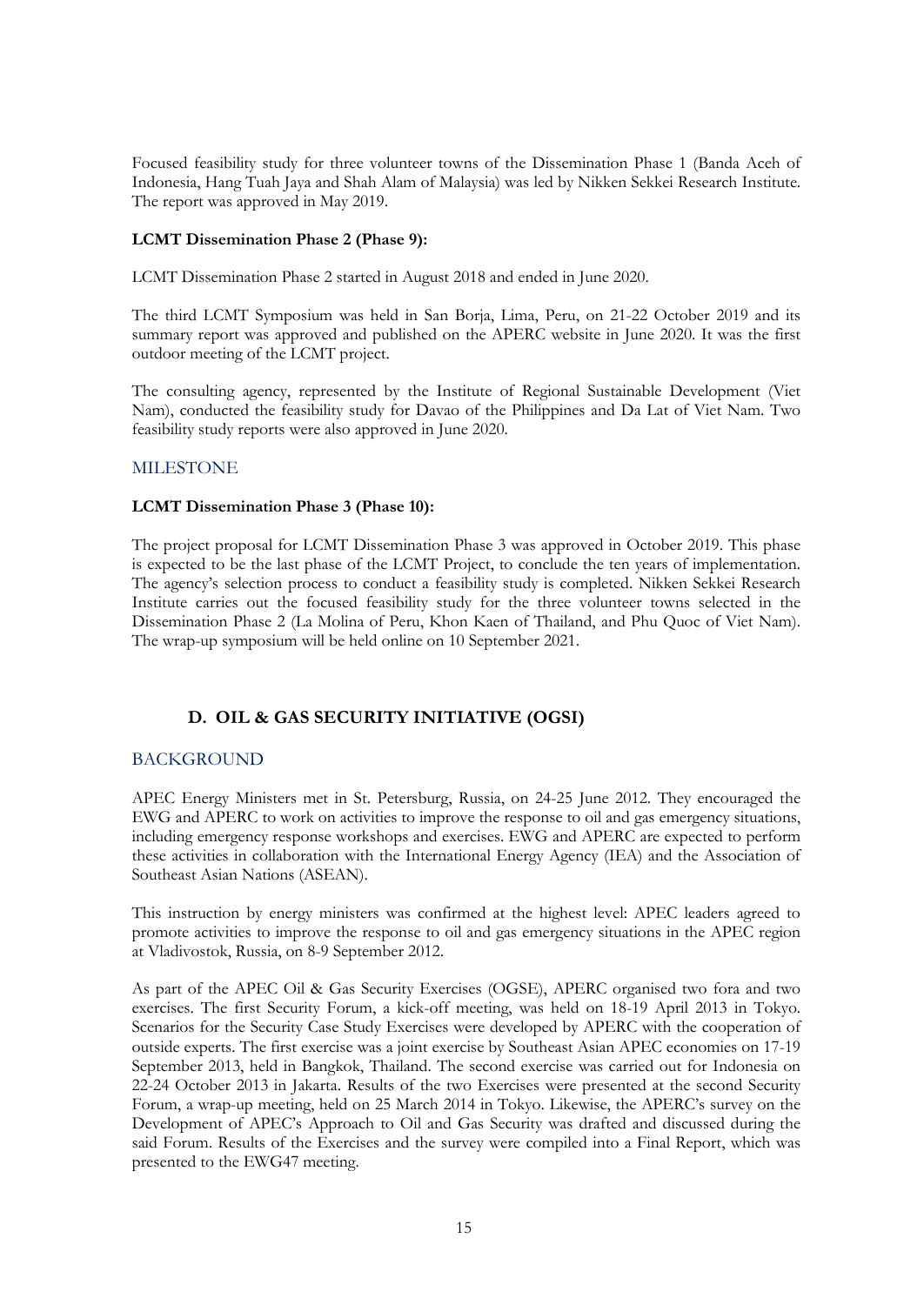In reporting the result of OGSE to the EWG47 meeting, APERC proposed the APEC Oil & Gas Security Initiative (OGSI), a new project which succeeded OGSE. OGSI consists of three pillars: Oil & Gas Security Exercise (OGSE) on a voluntary basis and not on a scheduled basis, Oil & Gas Security Network (OGSN) by officials in charge of oil and gas security policy in each economy, and Oil & Gas Security Studies (OGSS) on research topics related to oil and gas security in the APEC region.

OGSI was endorsed as an APEC Self-Funded project at the EWG48 meeting.

### **OBJECTIVE**

The key objectives of OGSI's major pillars are:

- 1. To provide vital information on global developments and issues on oil and gas security;
- 2. To share experiences and insights on the challenges confronting the APEC economies relating to oil and gas security and supply emergency threats; and
- 3. To establish and apply APEC Oil and Gas Security Exercise Model Procedure as a guiding framework to address different emergency supply scenarios.

### PROGRESS

The Philippines volunteered to undertake the first APEC Oil and Gas Security Exercise (OGSE) under the Oil and Gas Security Initiative, focusing on oil and gas supply emergencies. The OGSE in the Philippines was held in Manila on 7-9 December 2015. This OGSE was also the first case to apply and test the implementation of the APEC Oil and Gas Security Exercise Model Procedure (EMP). The report of OGSE in the Philippines was presented at the second Energy Resiliency Task Force meeting held in conjunction with the EWG51 meeting.

The second OGSE in Australia was held in Melbourne on 29-31 March 2017 with a focus on regional capacity building. The representatives from Indonesia, the Philippines and Thailand also participated.

The third OGSE in Peru was held in Lima on 6-8 November 2017. Its final report was published on the APEC and APERC's website in July 2018.

Finally, the Oil and Gas Security Exercise in Chile (4th OGSE) was held in Santiago on 13-15 March 2019. The OGSE in Chile was a 'blind' type exercise where participants were briefed about hypothetical oil and gas supply disruptions without prior notice, with seven experts from different institutions forming the Review Expert Team. The final report was endorsed by EWG and is available on the APEC and APERC websites since December 2019.

The OGS Newsletter, which is part of the Oil and Gas Security Network (OGSN), is being produced and has been circulated bi-monthly since December 2014. To date, 39 OGS Newsletters have been released. In conjunction with APERC's independence in April 2020, all articles in OGS Newsletter have been solely written by the APERC researchers starting from the 33<sup>rd</sup> issue released in the same month.

The first OGSN Forum was held in Kitakyushu City, Japan, on 23-24 April 2015 and the initial results of the OGSS as well as EMP were presented. The second OGSN Forum was held in Kagoshima City, Japan, on 10-11 March 2016, and APERC reported the implementation of OGSE in the Philippines, the results and the progress of OGSS. Representatives from 19 APEC economies and five international and regional energy organisations participated in the Forum. Australia held a session on the risk management principles for energy security. The third OGSN Forum was held in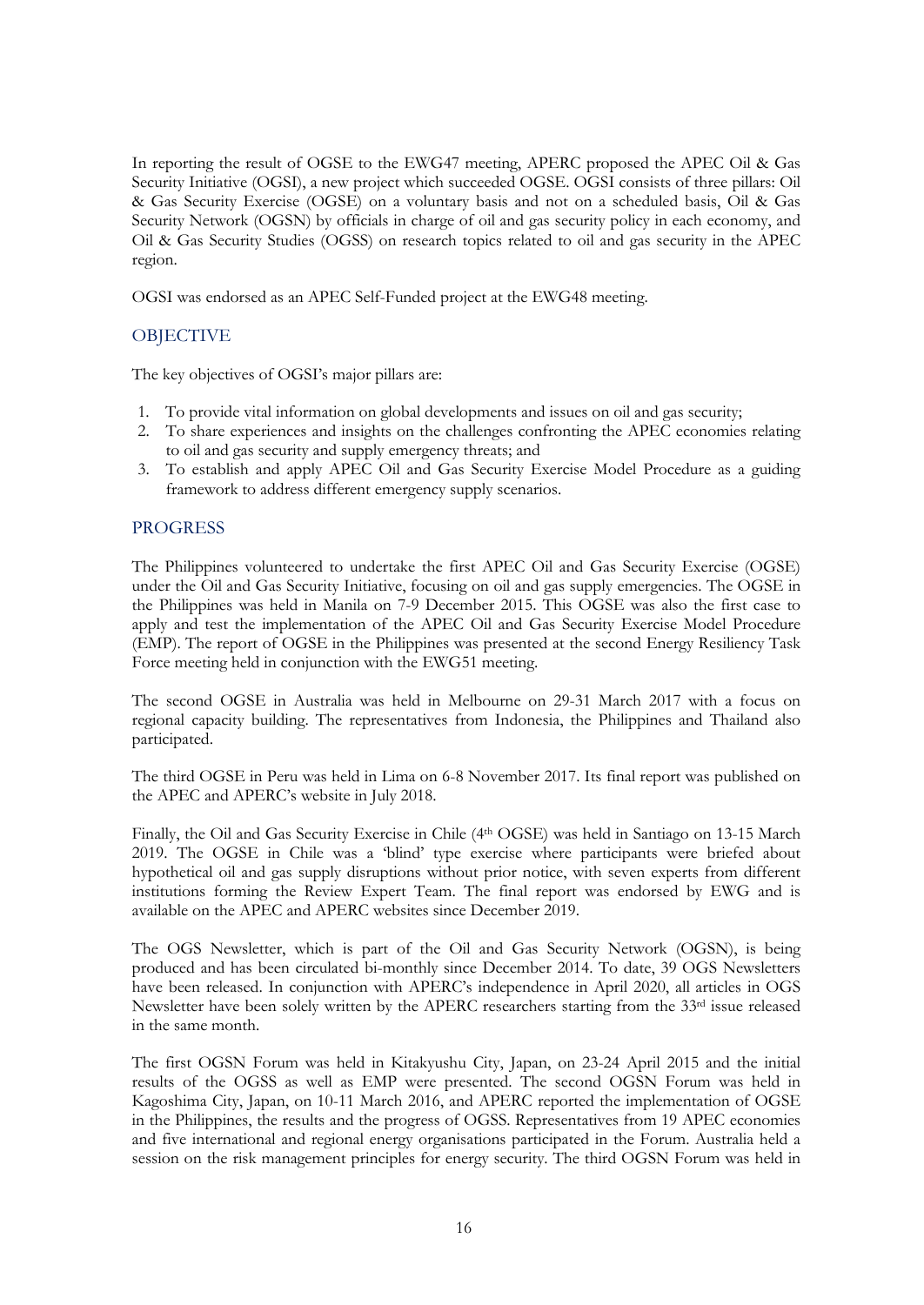Irkutsk City, Russia, on 29-30 June 2017. The fourth OGSN Forum was held in Tokyo, Japan, on 7- 8 March 2018 in conjunction with the EGCFE meeting on 9 March 2018. The fifth OGSN Forum was held in Sendai City, Japan, on 10-12 April 2019 in conjunction with the second EGCFE oil and gas meeting.

Six OGSS reports on Oil Supply Security and Emergency Policy in the APEC region, the Impact on Oil Distribution, the Energy Reform in Mexico, Prospects and Compromise Points of the Arab Spring, Petroleum Product Trading and Security, and Melting of the Arctic Sea Ice were published on the APERC website in November 2015. One report on Plans for Fuel Supplies during Disasters in Expectation of Nankai Megathrust Earthquakes was published in October 2016. Four studies on Oil and Gas Security Indexation, Impact of Low Oil Price on Energy Security, Natural Gas Security in APEC, and Superiority of LPG: A Disaster-Resistant Energy Source were published in 2017. Three more reports were published in the summer of 2018: Energy security of APEC economies and changing downstream oil environment, Investments in Natural Gas Supply Chain under the Low Price Environment, and APEC Oil and Gas Security Indexation 2017 Update. In 2019, two reports were completed and published in September: Small-scale LNG in Asia Pacific and Emerging energy security risks in changing energy landscape. The 17<sup>th</sup> OGSS report entitled "*Changing LNG market dynamics – impacts on supply security in the APEC region"* was published in September 2020*.*

### MILESTONE

The 5<sup>th</sup> OGSE scheduled to be hosted by Thailand was postponed. Thailand will discuss with APERC what date would be best to re-organise the activity. The Minister of Energy or the Permanent Secretary for the Ministry of Energy will host this exercise at the Ministry of Energy, Energy Complex in Bangkok. The exercise will cover the supply emergency scenarios in two stages the first stage of the scenario is on oil, and the second is on gas. The 6th OGSN Forum will be held in Japan, though its schedule is not decided yet.

The OGS Newsletter will continue to be published every other month, and the next issue (Issue No 40) is scheduled to be published by the end of June 2021.

The 18th OGSS report entitled "*Impact of COVID-19 on energy security*" is scheduled to be published in October 2021.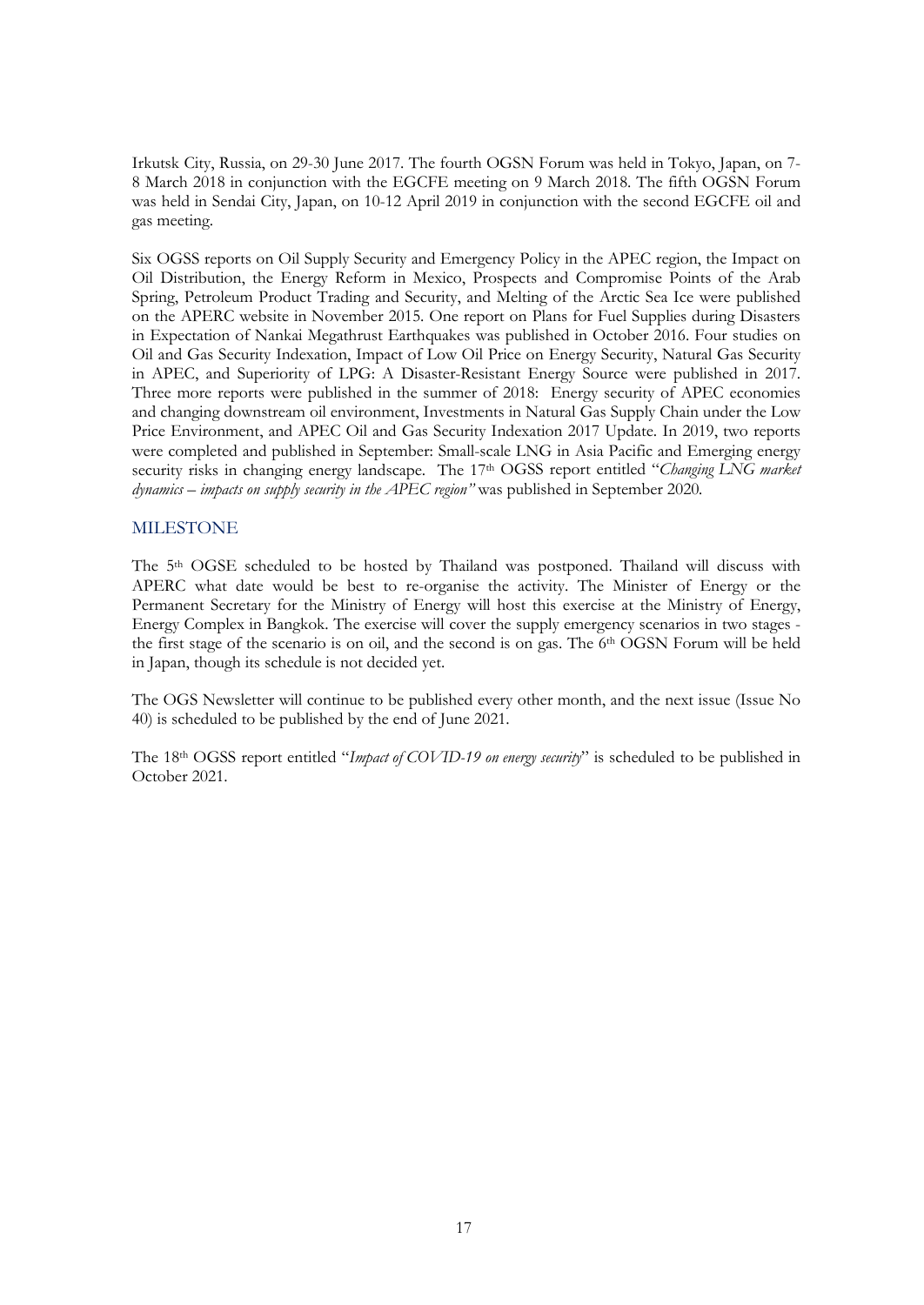# <span id="page-17-0"></span>**II. FUTURE WORK PLAN**

APERC's Future Work Plan is designed to assist EWG in responding to the instructions by APEC Energy Ministers for coming years as described in Part I.

APERC conducts research activities, particularly producing the *APEC Energy Demand and Supply Outlook*. In addition, APERC, as the designated executants, assists project overseers by carrying out APEC projects on the condition that a budget from the APEC fund is approved for those projects by the APEC BMC.

As agreed in EWG47, APERC is now directly responsible to EWG. APERC will keep close cooperation with the Expert Group of Energy Data and Analysis (EGEDA) as well as other expert groups under EWG in planning and implementing its activities.

### **1. Research Activities**

### **A. APEC ENERGY DEMAND AND SUPPLY OUTLOOK**

Assumptions and scenarios for the Outlook eighth edition will contribute to the ongoing technoeconomic analysis of efficiency and intensity objectives.

### **B. TOPICAL STUDIES**

APERC will encourage its researchers to conduct research on energy affairs and policies in the APEC region for the interest of APEC economies as well as for the preparation of the Outlook eighth edition.

### **C. APEC ENERGY OVERVIEW**

The APEC Energy Overview 2020 will be published in July 2021.

### **2. Accepting Trainees and Dispatching Experts**

APERC will organise the 28<sup>th</sup> Seminar on Energy Modelling in March 2022.

### **3. Building Energy Data Management Networks**

The following are the plans for FY2021-2022:

- 1. Collect, process and analyse the 2019 annual energy demand and supply data;
- 2. Publish the APEC Energy Statistics 2019 and APEC Energy Handbook 2019;
- 3. Participate in international cooperation on energy statistics such as the Energy Statistics Development Group (ESDG) of IEA, JODI, International Energy Statistics (InterEnerStat) meetings, etc.; and

Run the EGEDA Training Program on Energy Statistics.

### **4. Policy Cooperative Activities**

### **A. PREE**

Follow-up PREE in Indonesia is expected to be held online in October or November 2021.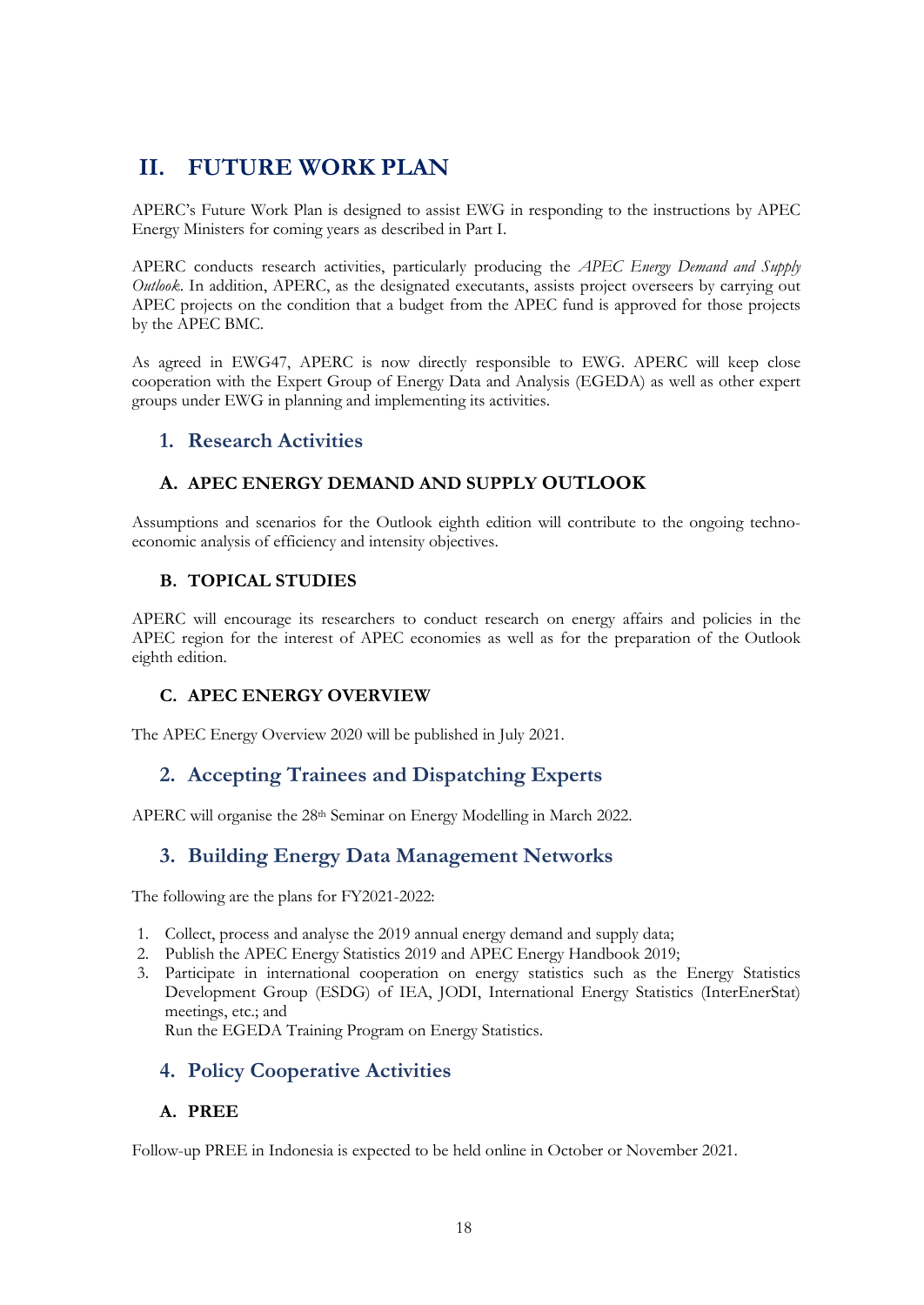### **B. PRLCE**

The PRLCE will be an essential instrument to achieve the APEC aspirational goal to double the share of renewable energy in the energy (or power) mix in the APEC region. APERC will invite all eligible economies to host the next PRLCE.

### **C. LOW-CARBON MODEL TOWN (LCMT) PROJECT**

The wrap-up symposium will be held online on 10 September.

### **D. OIL & GAS SECURITY INITIATIVE (OGSI)**

The new date of the 5th OGSE will be discussed between Thailand and APERC.

The 6<sup>th</sup> OGSN Forum will be held in Japan, though its schedule is not decided yet. The Forum will probably be held in conjunction with the next EGCFE oil and gas meeting.

APERC will continue activities for OGSI, including issuing OGS Newsletter and publishing reports of OGSS.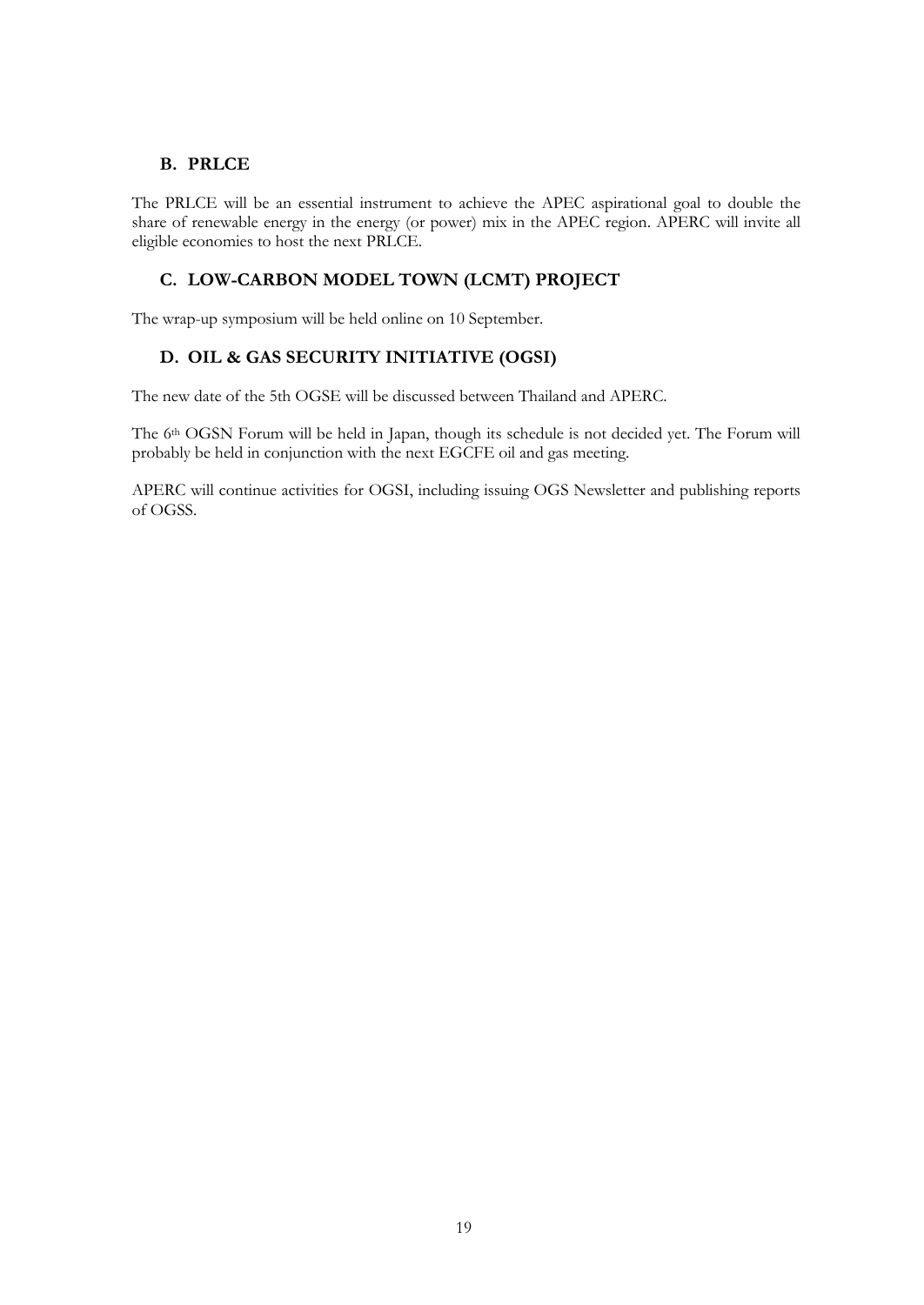## <span id="page-19-0"></span>**III. RESEARCH MANAGEMENT**

### **1. APERC Annual Conference**

The APERC Annual Conference is held to gather experts from around the world to help APERC's research activities.

The 2021 APERC Annual Conference took place on 19-21 April 2021 online.

## **2. APERC Advisory Board**

Establishing the APERC Advisory Board was endorsed by the EWG16 meeting in Cairns, Australia, in August 1998. The Terms of Reference were endorsed by the EWG17 meeting in Oakland, the United States, in April 1999.

The Advisory Board is a group of representatives of major research institutions located in the APEC region who help facilitate APERC's cooperative research. Its primary role is to give professional advice on APERC's ongoing and proposed research, such as methodologies, approaches, databases, and information sources, as well as relevant experts to be involved. APERC carefully considers the advice provided by its Advisory Board members in proposing its research plan to the EWG.

The latest Advisory Board Meeting was held on 22 April 2021 in conjunction with the APERC Annual Conference.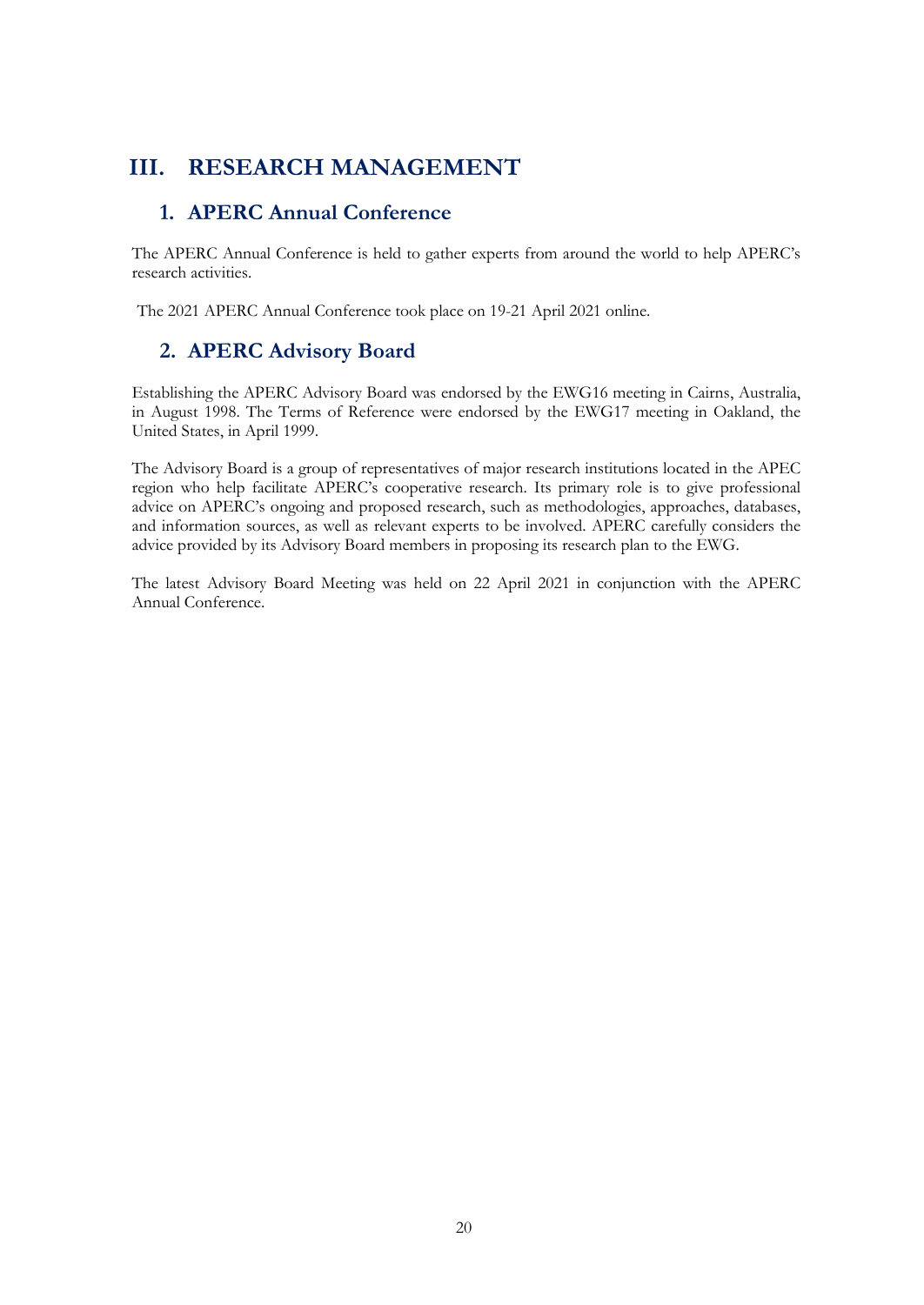# <span id="page-20-0"></span>**IV. APERC RESEARCH STAFF**

APERC researchers are generally drawn from energy research organisations, both government and non-government, in APEC member economies. The minimum term of researchers supported by APERC's budget is one year, which may be extended subject to consultations with the relevant organisations in member economies.

APERC would like to invite all economies to nominate researchers to serve at APERC. In principle, APERC accepts one researcher from each APEC member economy.

APERC offers to the researchers: 1) living allowance; 2) furnished housing in Tokyo; 3) family, education, commuting and moving allowances; and 4) health insurance.

As of June 2021, APERC has a total of 23 research staff, of which 16 are Visiting Researchers from APEC economies.

#### **Table 1: APERC Research Staff**

| Name                                             |
|--------------------------------------------------|
| Kazutomo Irie (President)                        |
| Glen Sweetnam (Senior Vice President) *          |
| Munehisa Yamashiro (Vice President)              |
| David Michael Wogan (Assistant Vice President) * |
| Edito Barcelona                                  |
| Ruengsak Thitiratsakul*                          |
| Elvira Torres Gelindon                           |
| Fifi Indarwati*                                  |
| Nobuhiro Sawamura                                |
| Victor Martinez Aranza <sup>*</sup>              |
| Alexander Izhbuldin*                             |
| Manuel Antonio Heredia Munoz*                    |
| $\overline{\mathrm{Xin}}$ Liu*                   |
| Jeongdu Kim*                                     |
| Eri Nurcahyanto*                                 |
| Phung Quoc Huy*                                  |
| Diego Rivera Rivota*                             |
| Hugh Marshall-Tate*                              |
| Christopher James Doleman*                       |
| Mathew Horne*                                    |
| Nabih Matussin*                                  |
| Reiko Chiyoya                                    |
| Takako Hannon                                    |

\* Visiting Researchers from APEC economies.